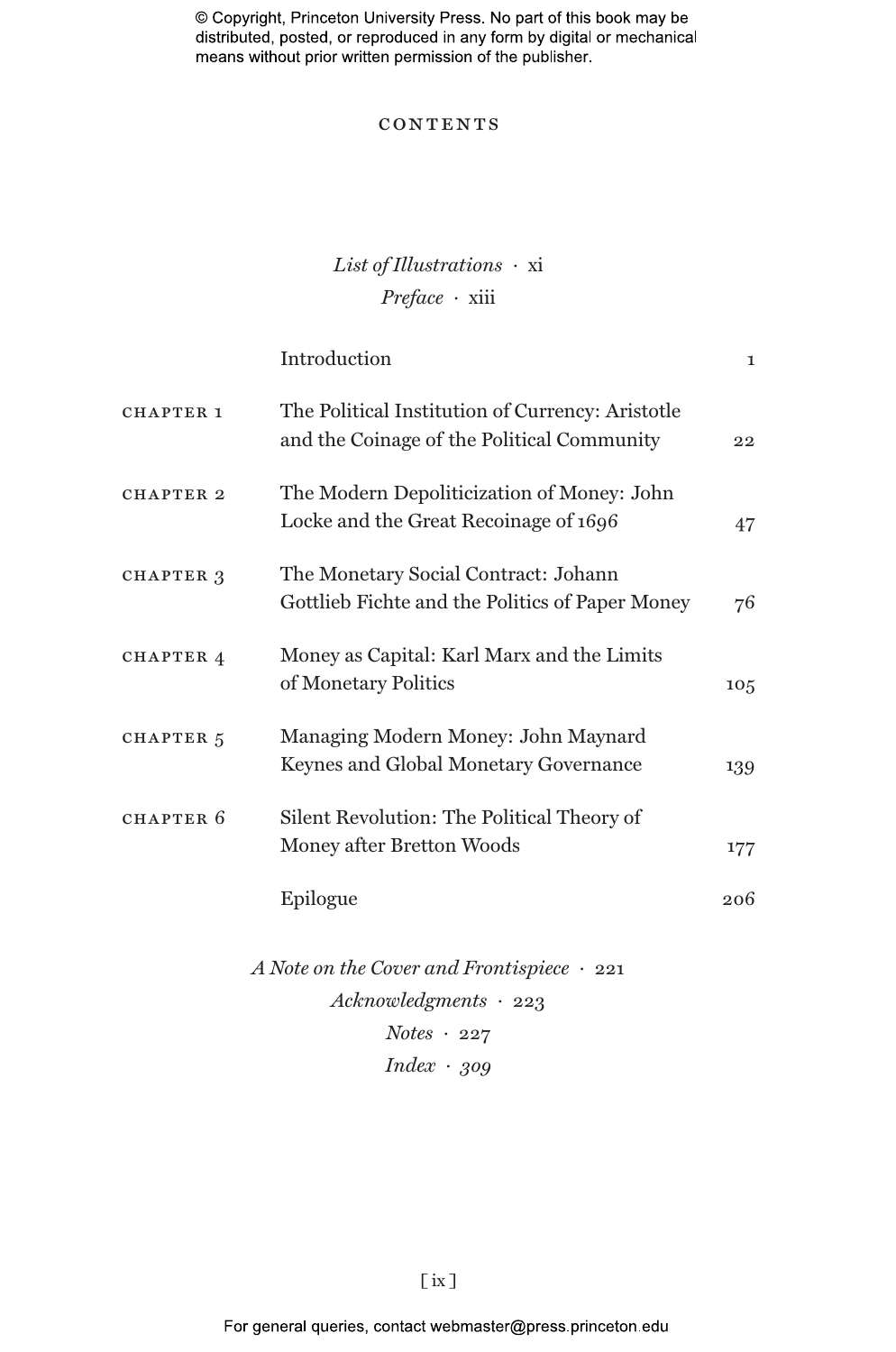© Copyright, Princeton University Press. No part of this book may be distributed, posted, or reproduced in any form by digital or mechanical means without prior written permission of the publisher.

### introduction

# *Money will not manage itself.* —walter bagehot, *lombard street* (1873)1

during times of tranquility, it can be hard to perceive what we have come to take for granted. The commonplace becomes invisible. "Sometimes what is most familiar," Hanna Pitkin reminds us in a different context, "can be as difficult to perceive accurately as what is wholly missing."2 Money is one such elusive institution. But its invisibility is not inevitable. It is itself a fragile political construct and one that has a history. The closing decades of the twentieth century bestowed us with a legacy of money as a seemingly depoliticized lever of scarcity. Both the global financial crisis of 2008 and the monetary response to COVID-19 have by now unraveled this illusion of money as neutral and apolitical. It is once more possible to appreciate the neglected political face of money that had previously been rendered invisible. Even more, as we are engulfed by climate catastrophe and incessantly growing wealth inequalities, it has become ever more urgent to recover and articulate money's lost political promise. Money has once again been revealed as a construct of political power and thus—as I argue in this book—a central problem of political theory.3

In the course of this book I reconstruct a number of political theories of money that both build on each other and diverge from one another in crucial respects. As we will see, these layers, and the choices they afford, continue to form the material of our own tacit monetary imagination. Disentangling them, clarifying their conceptual shape, and sharpening their political implications involves an exercise of historical reconstruction but also a constant act of self-clarification. Most fundamentally, what emerges from this genealogy are two twin insights. First, money is a foundational institution of democratic self-rule. I denote this democratic aspiration throughout the book by referring to money's role as "political currency" (on which more in the next section). This is perhaps the most alien and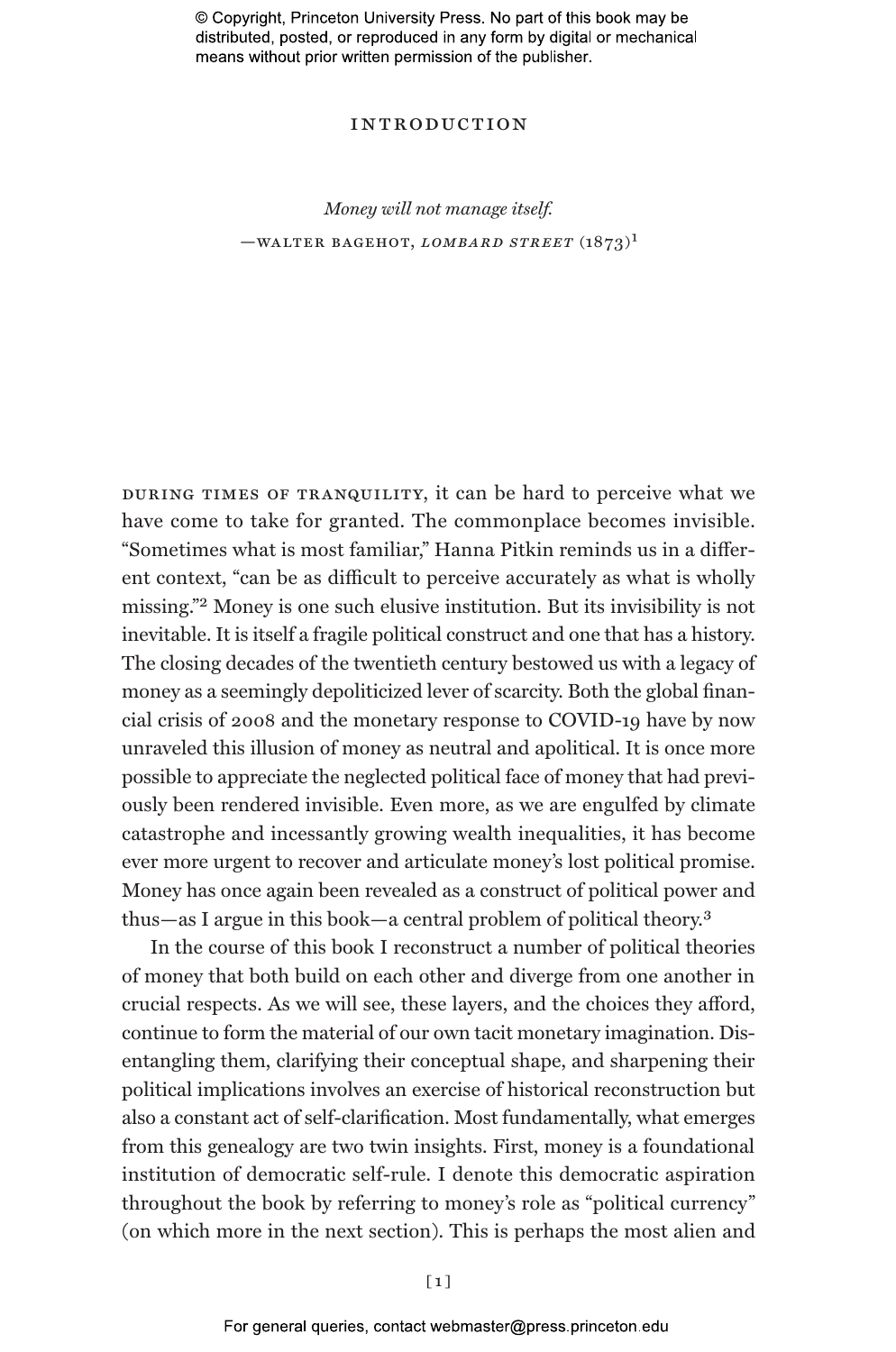© Copyright, Princeton University Press. No part of this book may be distributed, posted, or reproduced in any form by digital or mechanical means without prior written permission of the publisher. [ 2 ] Introduction

fragile aspect of money but it is also the one that stands in greatest need of recovery. Second, and closely related, most of the time money does not rise to the level of "political currency." It all too easily can appear as naturalized or depoliticized. But this is a sleight of hand that disguises the political ramifications of the power to create money.

By reconstructing debates about the politics of money, I not only hope to recover money as a neglected site of political thought and a potential institution of democratic self-rule but also offer an account of how the politics of money came to be eclipsed in the first place. The book thus traces two parallel movements: the periodic reassertion of a political awareness of money especially at times of crisis; and a historical reconstruction of the thinkers and debates that contributed to the eclipse of the politics of money. As a study of how things become invisible, this book constitutes an attempt to understand how and why the political dimension of money became obscured—without ever fully disappearing.

#### **<u>Room Company</u>**

We live in a moment of monetary interregnum. The myth of neutral money beyond politics is dead, but in the words of the economic historian Adam Tooze, "a fully political money that dares to speak its name has not yet been born." 4 This book unpacks this complex political predicament of contemporary capitalist monetary regimes and sketches a number of possible responses to it. To understand both the possibilities of "money power" and the binds it imposes, I turn to the tools of political theory. Despite the centrality of money in, and between, our polities, we currently lack the language to articulate these fundamental questions of democratic monetary rule, let alone to answer them. Money's political dimension has become impossible to ignore, but our vocabulary for discussing the function and purpose of money is impoverished and inert. One of my motivations is thus to contribute to overcoming this linguistic impasse.<sup>5</sup> Political theory and the history of political thought can help us to recover and craft a language capable of articulating the power of money and its pitfalls in democratic terms.

Central bankers find themselves today inadvertently cast into the limelight as their discretionary ability to create money became impossible to hide or deny. But we struggle to discuss the underlying political choices in democratic terms. Pressed to explain whether the \$85 billion bailout of the insurance giant AIG in March 2009 put taxpayers' money at risk, Federal Reserve chairman Ben Bernanke famously described the sublimity of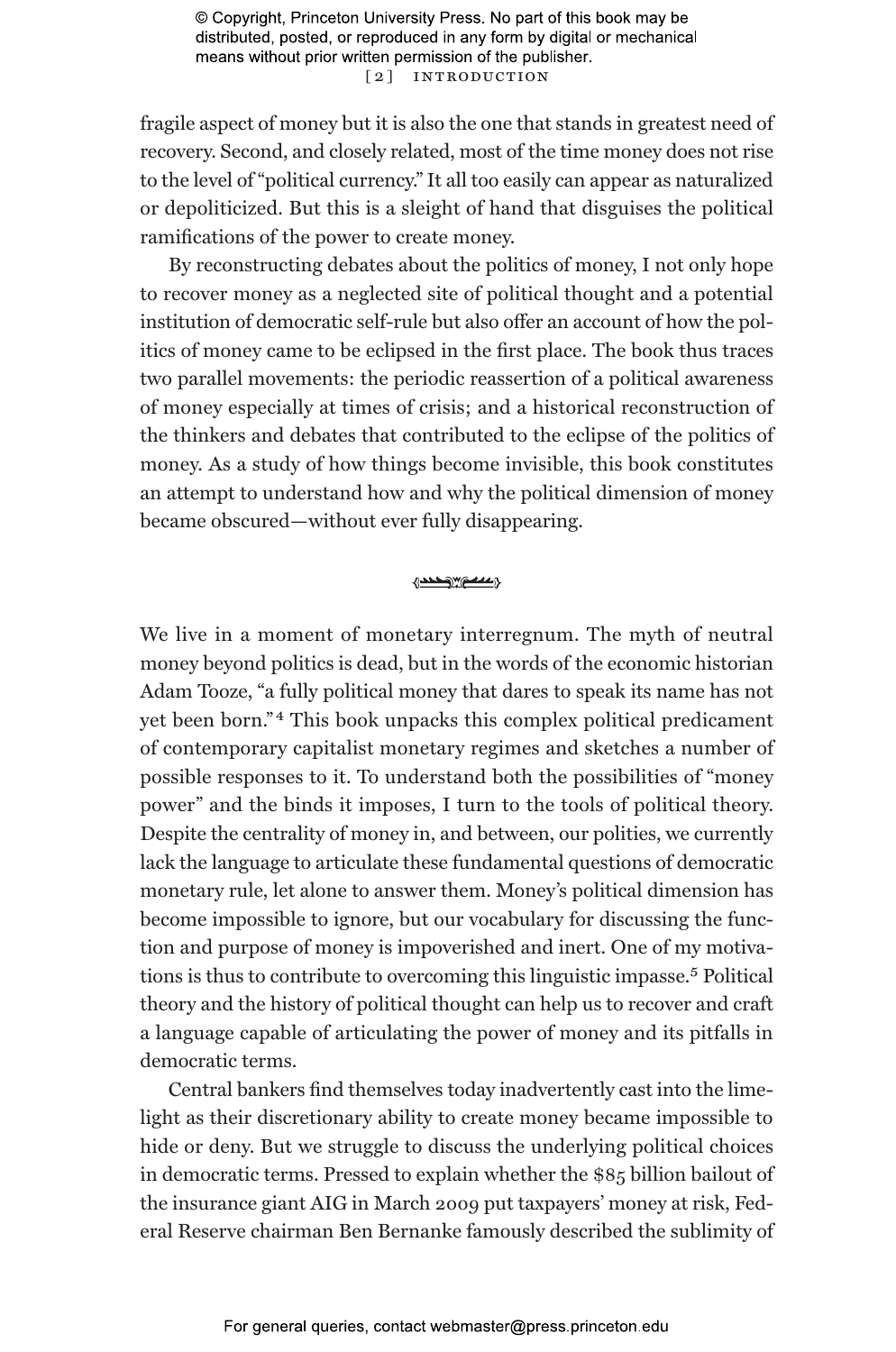© Copyright, Princeton University Press. No part of this book may be distributed, posted, or reproduced in any form by digital or mechanical means without prior written permission of the publisher. INTRODUCTION [3]

conjuring money out of thin air: the Federal Reserve had simply credited AIG's account with nine zeroes. No congressional approval was needed, nor any difficult arguments about taxes. "We simply use the computer," Bernanke explained to the blank stare of the CBS journalist.6

But if the crises of the past decade alerted us to an unexpected degree of technocratic discretion in a system that was supposed to be without alternatives, they at the same time rapidly undermined any presumption that states could exercise monetary sovereignty free from all restraints. As central banks sought to govern the international credit system, most found themselves entangled in a vast and arcane global financial structure that was, at least in part, beyond their direct control. The political authorities that wield the power to make money found themselves hamstrung in their ability to govern the new money.7 It is not just the Federal Reserve that can create money out of thin air; the state has delegated this practice of magic for the most part to private banks.8 This reliance on private credit money shapes the state profoundly from within. And nonetheless, despite the fact that most money today is created as bank credit, despite the fact that it circulates around the world as capital, money remains ultimately tethered to the states that guarantee it.9 A tacit hierarchy structures the pyramid of modern money, both domestically and internationally, depending on how widely and easily a certain credit claim is accepted. At the very top of the hierarchy continues to stand money backed by the state and its central bank.

At least in Europe and the US, until recently these underlying questions concerning the politics of money remained largely beyond public debate. This is no longer the case. Money has at last reentered political debate. This is a welcome change that also reflects tireless activism—intellectual and political—by various civil society groups in the decade since the global financial crisis. With their former mystique punctured, central banks have finally begun to explain the way money works. The regained recognition of the politics of money has at the same time reopened fundamental debates about the nature of money and its proper relationship to politics. This does not mean that the end of the neoliberal mystique of neutral money has given way to more democratic forms of money power. In many ways, the COVID-induced shock revealed the exact opposite.10 And nonetheless a window for democratic debate has been opened that did not exist before. We are consequently once more witnessing struggles over the monetary imagination that range from the full-employment demands underwritten by proponents of Modern Monetary Theory (MMT) all the way to visions of private cryptocurrencies beyond the state. As Antonio Gramsci already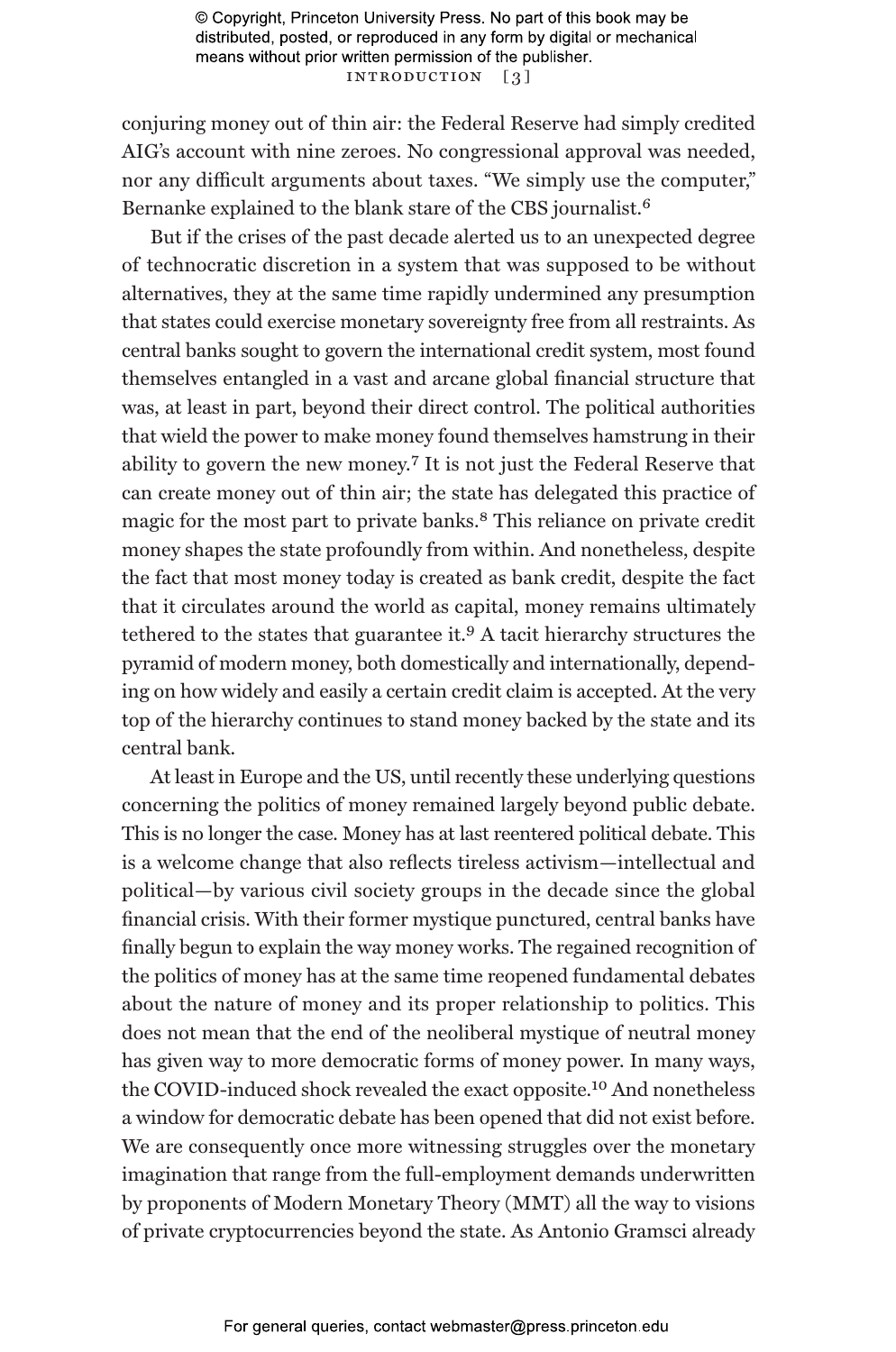© Copyright, Princeton University Press. No part of this book may be distributed, posted, or reproduced in any form by digital or mechanical means without prior written permission of the publisher. [4] INTRODUCTION

observed in the interwar years, during the interregnum when old thinking is no longer believed but the new cannot be born, "morbid phenomena of the most varied kind come to pass."11 Nothing could be more true for the world of electronic money. Nor is it at all clear what a more democratic money could actually look like for a financially integrated capitalist world economy.12

Political theorists have a crucial role to play in these debates over the future of money. They can help to conceptualize the ambiguous place of money in democratic politics and offer a multitude of conceptual tools for exploring the possible meaning of justice and democracy under the peculiar monetary order that is financial capitalism. If money has turned out to be more political than many had come to assume, this still leaves open what kind of politics will shape it. Political theory can also provide muchneeded historical orientation that helps us to better understand our own precarious moment of interregnum and possible democratic paths out of it. In this book I consequently turn to the history of political thought to explore the foundations, promises, and limitations of the politics of money.

### *Between Trust and Violence*

It is a surprising and telltale fact that in most contemporary economics textbooks—both those published before and after the financial crisis—the status of money is ambiguous. It is both essential and irrelevant.<sup>13</sup> When our savvy forebears picked some (usually shiny) commodity to mediate in exchange, we are told, they enabled us to move from barter to market exchange. This is the essential precondition for any modern economy. But money appears here merely as a neutral veil behind which real economic transactions occur.14 Money merely greases the wheels of commerce. Politics and the state are nowhere seen in this picture.

This account of money is best read as a "just so" story. Taken at face value, it is deeply mistaken—as conceptually misleading as it is ahistorical.15 Nowhere in the world have anthropologists or historians ever been able to find examples of barter economies.16 What they found instead were sophisticated social systems of credit.<sup>17</sup> Practices that may have looked like barter in fact presupposed an implicit unit of account and an invisible system of credit. Nor is money, inversely, simply a piece of metal, coin, shell, or note. To be sure, physical tokens are often used to record or discharge debts; but to mistake the token for money is, as Keynes once quipped, like "confusing a theatre ticket with the performance."18 Rather than being a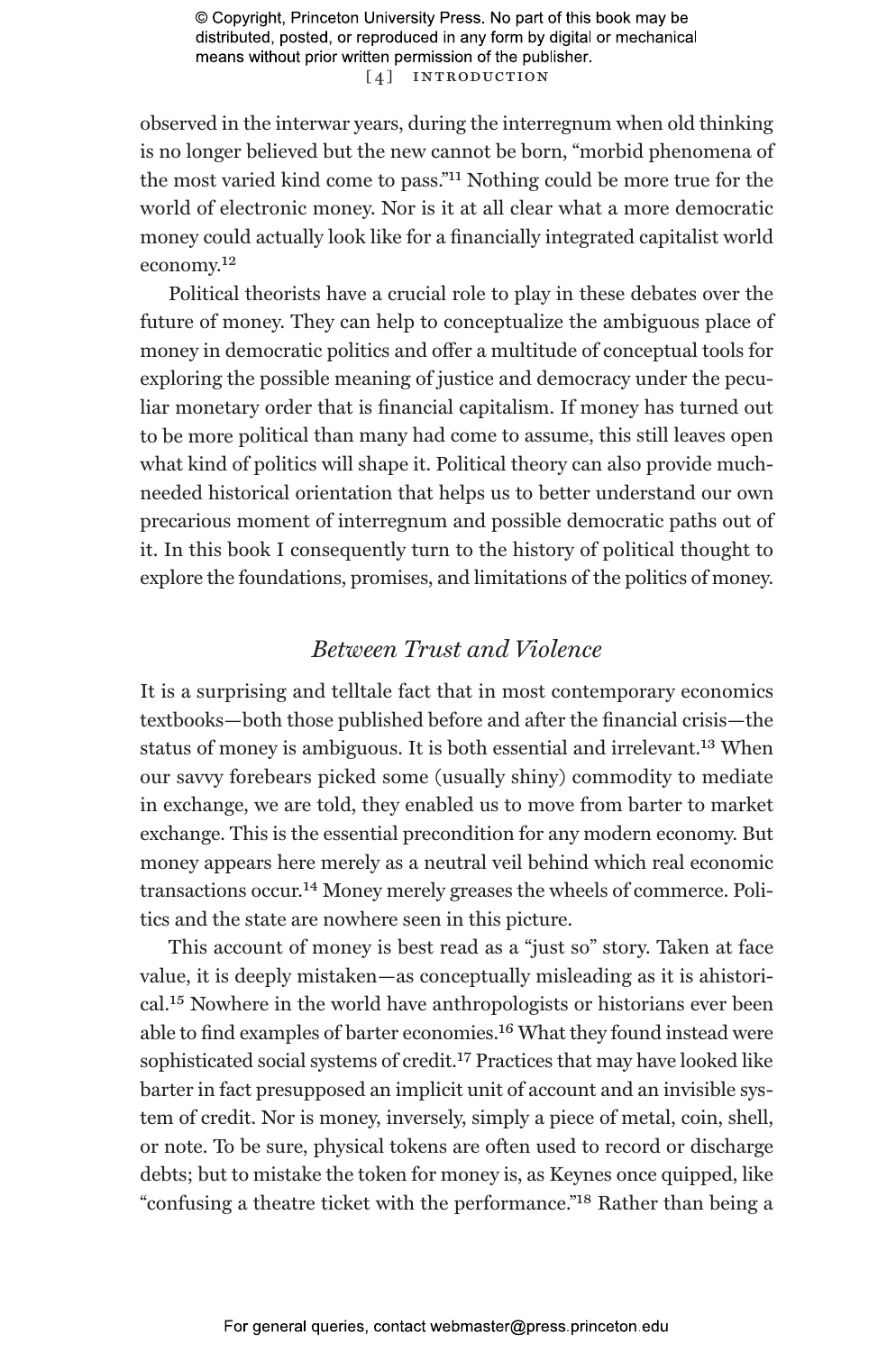commodity of convenience, money is a technology of credit. As a social relation, it exists prior to the market.19

There is another widespread, and arguably more plausible, "just so" story about the origin of money that inverts the anemic economic account of monetary neutrality. In this alternative story, money emerges not out of commerce but force: money is whatever one is forced to pay in taxes in order to avoid being requisitioned at the point of a gun (or rather sword). To avoid punishment for failing to pay taxes citizens need to obtain the government's currency. Rather than emerging out of equal exchange, money here instead measures the tax debts imposed under the threat of violence. The state is, in other words, in the unique position of issuing a currency that it can then force its citizens to use. In this "chartalist" account (from *charta*, the Latin word for token), taxes exist because they allowed ancient rulers to create a demand for their own tokens.20

In their conscious disagreement with one another, both of the above "just so" stories have more in common than they care to admit. Both are implicitly driven by certain ideological commitments, and both are meant to promote a particular understanding of money. Both also make sweeping historical claims. Indeed, in (rightly) seeking to displace the myth of barter, chartalism risks swapping one transhistorical assumption for another.21 Despite their theoretical juxtaposition, the two stories end up mirroring each other. Where politics is entirely absent in the barter account, it appears as an undifferentiated mass of tax power in the chartalist account. Where the state is missing in the economics textbook, in chartalism it is presupposed as fully formed. Crucially, both accounts end up sidestepping a richer political theory of money that is not reducible to commerce or force but suspended between them. My aim is not to propose yet another origin story. Instead, I hope to make explicit the underlying political stakes by laying out broader debates over the political theory of money. Deploying the tools of political theory, we can derive a more capacious understanding of money's political role and purpose. We can also better understand the political work that divergent conjectural histories of money perform.

Modern money is indeed a legal creature that cannot be understood without reference to political power and authority, including the threat of force. But money also hangs by a thin thread of trust and collective belief that can be revoked at a stroke. By helping to constitute and perpetuate social values and relationships, money is not just derivative of political power, it is also inherently a source of power.22 Money has a political life of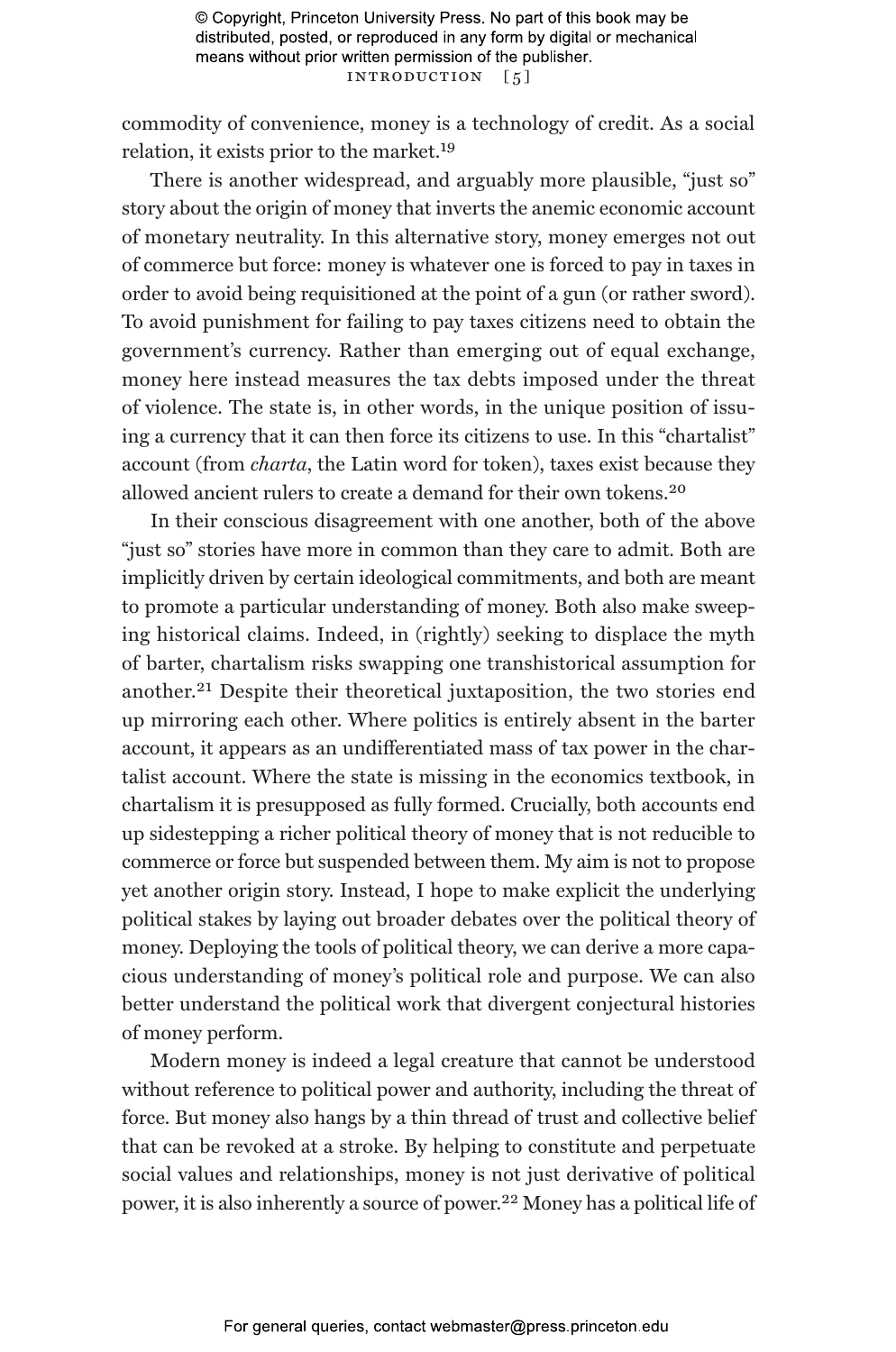© Copyright, Princeton University Press. No part of this book may be distributed, posted, or reproduced in any form by digital or mechanical means without prior written permission of the publisher. [6] INTRODUCTION

its own with a rich performative and communicative dimension. Tellingly, discussions of money in the history of political thought were often structured through complex analogies to law and civic speech. Money is not reducible then to either trade or taxes. Instead, it is an ambivalent political project suspended between trust and violence.<sup>23</sup> This means first of all that the idea of money beyond either trust or politics—a fiction peddled by cryptocurrencies and fintech—is a dangerous delusion that disguises a power grab. But nor is money merely a neutral tool of the fiscal state. Money is best understood as a fragile project of political language and it is this predicament that renders it both uniquely promising and challenging for democratic politics.

Crucially, these political possibilities and responsibilities go beyond legal tender narrowly understood and extend to modern credit money created by banks. Even where the state has become entwined with private capital markets, the state's money sits at the very top of the hierarchy of money, both domestically and internationally.24 Even where it has delegated the provision of credit to banks, the modern state claims a monopoly on what Max Weber called the constitutional monetary order (*Geldverfassung*).25 At the intersection of state currencies and private credit, central banks stand today as peculiar institutions of public-private money creation with an uncertain constitutional status.<sup>26</sup> As the legal historian Christine Desan has pointed out in her influential constitutional approach to money, while we commonly speak of "monetary regimes," we rarely consider their normative and political dimension—something we habitually do with other sets of constitutional institutions.<sup>27</sup> Like legal constitutions, monetary systems are both sites of distribution and debate. Modern money cannot escape fundamental questions of power and democratic governance.

### *Political Currency*

While I work broadly from a credit conception of money, in the course of the book I introduce a normative conceptual distinction of my own: what I call money as "political currency."28 Political currency, as I define it, does *not* refer to cash or legal tender. Instead, I use "currency" in a metaphorical sense to refer to money as a tool of democratic self-government, an idea whose genealogy I trace throughout the book. As a political theorist, I am concerned with the legitimacy of institutions. One account for understanding legitimacy—for example, the legitimacy of a particular law—is to stress the way in which an institution is not externally imposed from above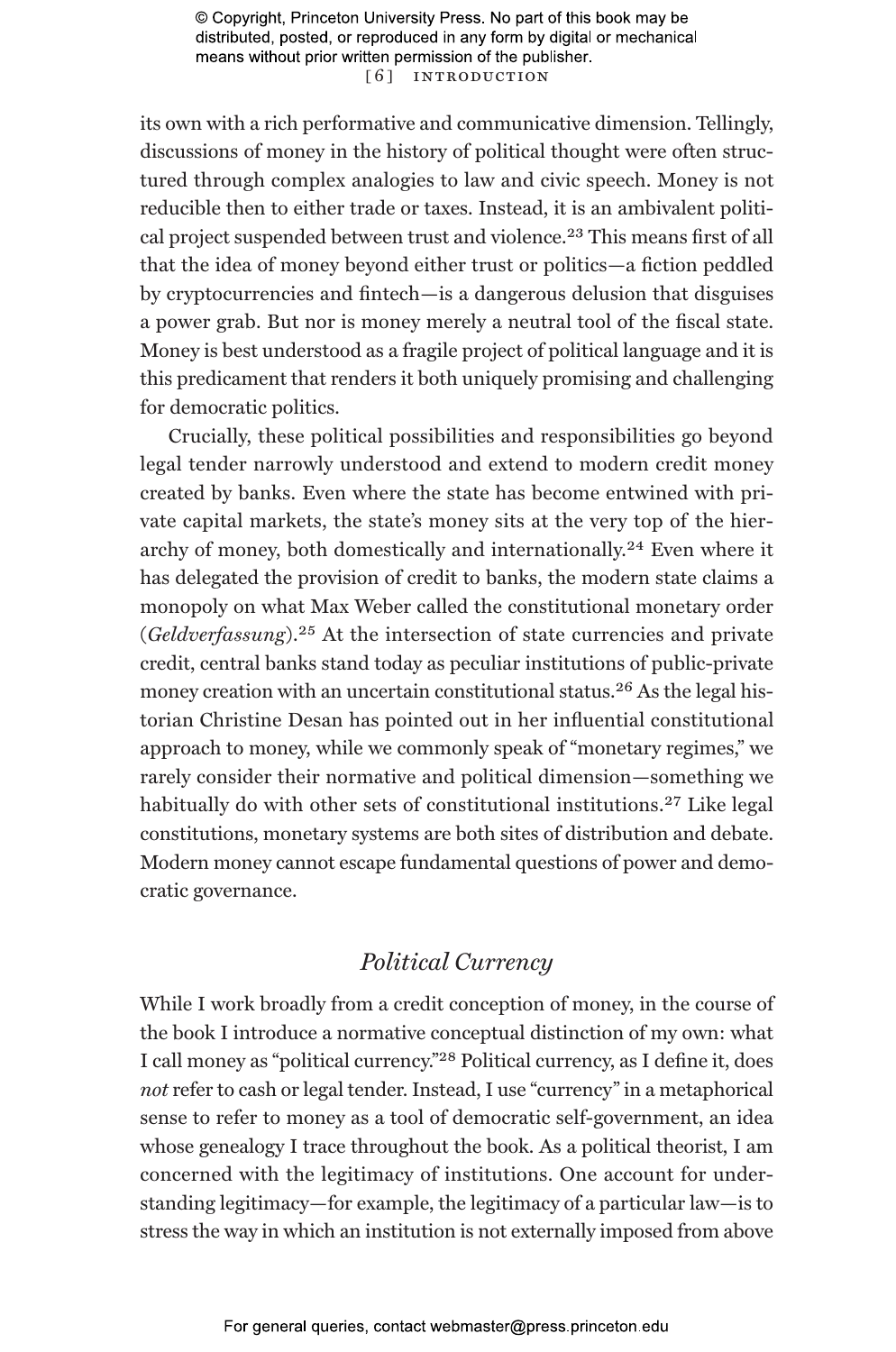© Copyright, Princeton University Press. No part of this book may be distributed, posted, or reproduced in any form by digital or mechanical means without prior written permission of the publisher. INTRODUCTION [7]

but authored by those affected by it. This is the basic democratic idea of government of the people, by the people, for the people. All too often monetary systems are merely assessed based on whether they achieve certain outcomes, such as, for example, price stability; in the language of political science, they are assessed based on their output legitimacy. This is no doubt an important, indeed crucial dimension of legitimacy. But it is only one. From the perspective of political theory, a system that is legitimate because it genuinely stands to benefit everyone in a lasting sense is best achieved by giving those affected a say in the matter.

"Political currency" marks, then, a normative aspiration. But it is at the same time not entirely divorced from the history of money. Even where they ultimately failed, monetary innovations—from ancient Greek coinage to eighteenth-century paper money—time and time again sought to reorient money toward the idea of "political currency" by reconceiving of the monetary system to ensure that it would serve the citizenry rather than the other way around. To speak of money as "political currency" acts from this perspective as a reminder of the political possibilities of money and the ways in which political communities not only lay claim to govern the money circulating in them but also rely on money to govern themselves more justly.

That money has political dimensions is of course rarely denied outright. After all, most states continue to issue their own currency. But designating money as "political" more often than not means little more than pointing out that monetary policy has distributive implications and is therefore contested. A country's monetary policy and choice of currency are of course subject to intense political contestation due to their broad effects on the distribution of wealth and power.<sup>29</sup> This is a crucial aspect, one that has long preoccupied scholars of political economy as well as, more recently, normative political theorists.30 But this still falls short of what I mean by the politics of money.

When I speak of the politics of money, I have a more fundamental sense of politics in mind. First, all political communities require tools of reciprocity to achieve civic relations among citizens.<sup>31</sup> Money is one such tool alongside law and civic speech. As such, money can help to create and maintain the preconditions for politics, especially democratic politics. Not coincidentally (as we will see below), the monetization of the ancient Greek world went hand in hand with the rise of the polis. Second, money is an essential tool for the formulation and pursuit of justice. Control over the monetary standard entails more than just whether the value of money will be stable; it also affects the very ability of political communities to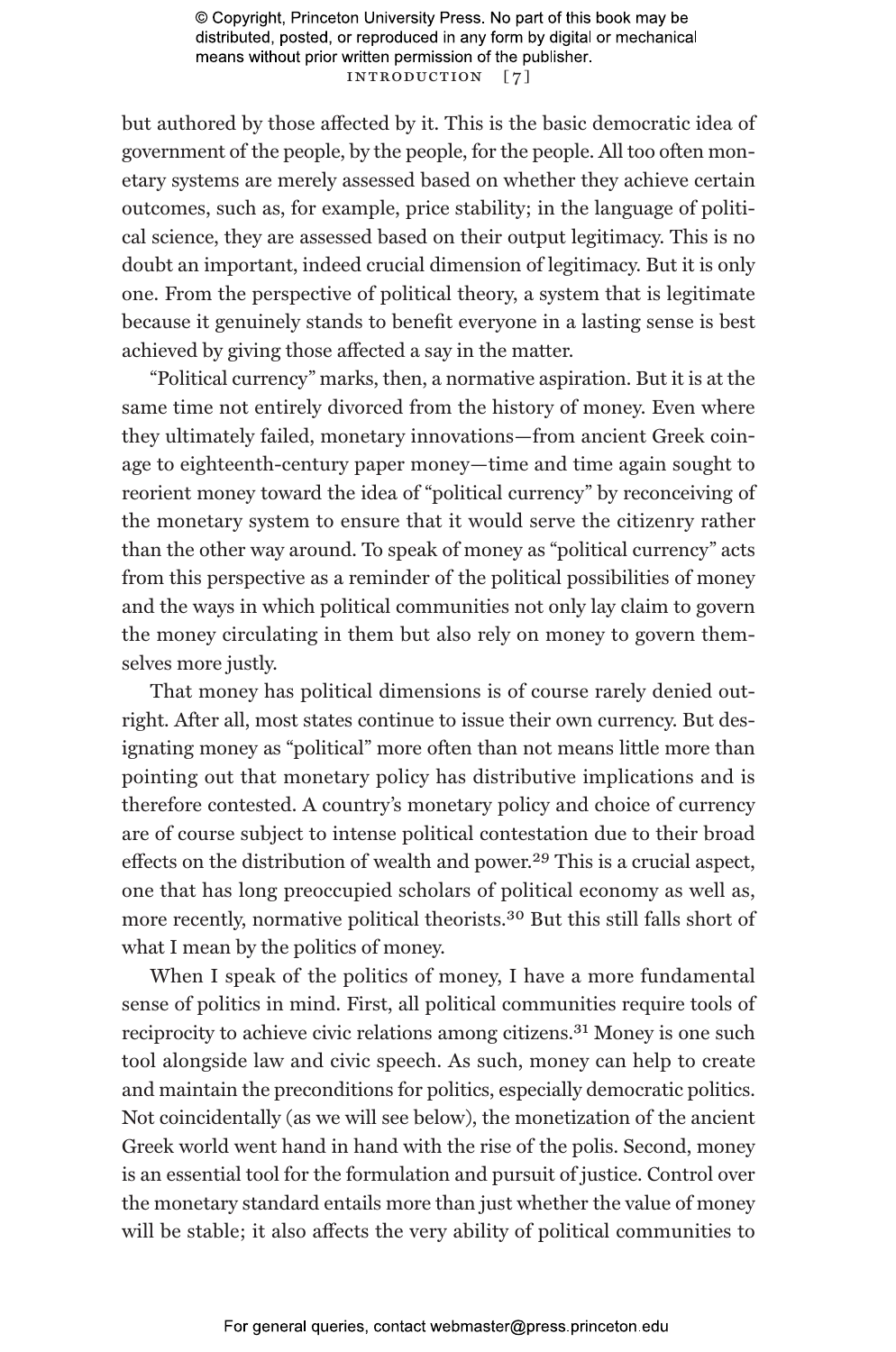© Copyright, Princeton University Press. No part of this book may be distributed, posted, or reproduced in any form by digital or mechanical means without prior written permission of the publisher. [ 8 ] Introduction

define social value, distribute resources, and enact compensations, fines, and reparations. This aspect acquires a particular importance in the case of democratic regimes. Third, money is a political institution based on forms of collective imagination that connect the present to the past and the future. Arguably more than any other modern institution, ideas and expectations are foundational to the way money operates. Our monetary institutions have shaped our ideas about money, irrespectively of whether these ideas are "right" or "wrong." Indeed, whether a particular conception of money is "correct" depends itself on our collective beliefs.32 These three dimensions that describe the political-institutional qualities of money can be recovered from the history of political thought. This book offers a first attempt at doing so.

#### **<u>Room Case</u>**

In reconstructing historical debates over the political theory of money, I emphasize throughout their layered quality. These theories did not emerge in isolation from one another; each consciously revisited prior moments of crisis, but also prior foundational texts. Locke and Marx both grappled deeply with Aristotle's treatment of money. Fichte, Marx, and Keynes engaged closely with Locke's argument during the coinage debates of the 1690s. The monetary controversies during the Napoleonic Wars loomed large for Proudhon and Marx, but they also still cast their shadow over Keynes and interwar debates over the gold standard. Nor were the resulting responses timeless proposals; each sought to respond to their own specific moment of crisis and each used history to locate their own peculiar position in the midst of crisis. I am in the first instance similarly interested in providing orientation by taking stock of how the conceptual tools we employ to understand the politics of money were shaped by past struggles and inevitably continue to reflect these in a fragmented manner.

This genealogical exercise allows us at the same time to produce a map that can be used to capture divergent political visions of the politics of money. Despite their historical differences, the reconstructed positions of Locke, Fichte, Marx, and Keynes form an eerie prefiguration of our current moment. There is first of all the basso continuo of the Lockean orthodoxy of "sound money," which considers money to be too important politically to be left to discretionary—let alone democratic—decisionmaking. In critical response to this Lockean politics of monetary depoliticization, Fichte, Proudhon, Marx, and Keynes outlined a matrix of possibilities that continues to frame debates about money and politics. The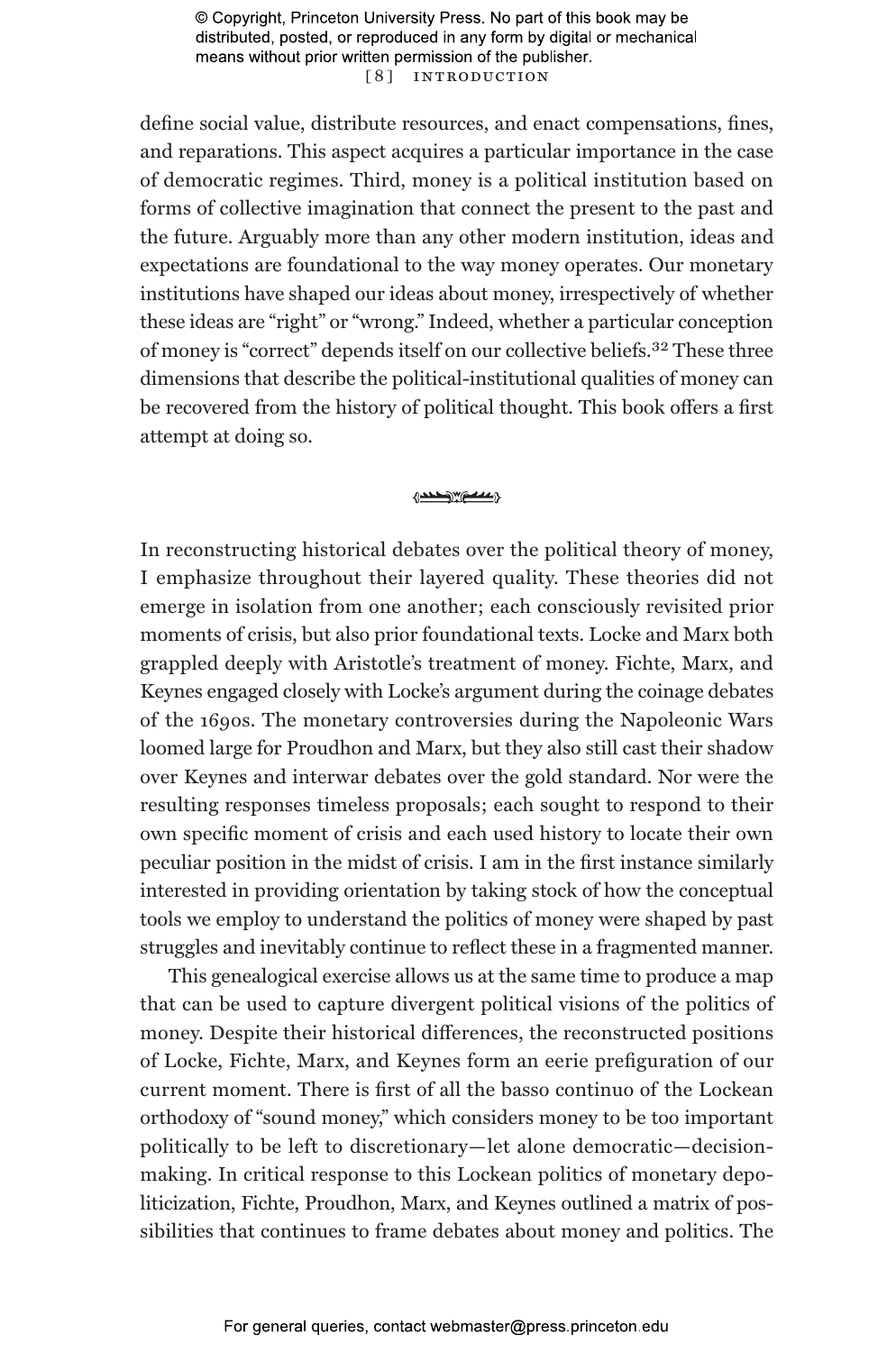© Copyright, Princeton University Press. No part of this book may be distributed, posted, or reproduced in any form by digital or mechanical means without prior written permission of the publisher. INTRODUCTION [9]

Fichtean notion of a well-ordered national state system based on monetary sovereignty continues to shape demands for a more activist approach to public finance, not least based on the insights of MMT. Proudhonist demands for popular monetary reform to republicanize credit or subject it to decentralized control have resurfaced in debates over financial citizenship and the public provision of credit. All the while, Marx's disillusioned insistence that money is in the end indissolubly associated with a power which is not that of the state but that of private capital has similarly proven hard to shake off in light of capital's extraordinary ability to benefit from even the greatest disasters. Finally, Keynes's attempt to reconcile monetary autonomy with international coordination through the founding moment of a new global monetary regime continues to shape the outer limit of our monetary imagination. Taken together, these options provide us with a grid for mapping some of the—partially divergent, partially complementary—political responses available to us.

Tracing these layered responses also helps us to understand how the political theory of money could come to be obscured over time. Both Locke and Marx had pointed in their own ways to the limits of the politics of money—one affirmatively, one critically. In the hands of their disciples, these delimitations came to take on lives of their own. Their original political quality was all too easily lost and over time they contributed to the gradual obfuscation of money as a topic of political thought. As a result, both the Lockean and the Marxist positions fed—as mirror images of one another—into a symmetrical liberal and left neglect of the politics of money that rendered it long invisible and that continues to exercise its sway over us.

Keynes battled against these elisions of the politics of money, both in its liberal and its Marxist variant. Yet he shared at the same time elements of all of the earlier responses and consciously sought to respond to the resulting predicament. It is for this reason that he can serve as a sympathetic, though not entirely disinterested, guide to the various options offered by Locke, Fichte, and Marx. Against those who presented money as a spontaneous order brought about by the natural forces of the market, Keynes stressed its political preconditions. Against those who shrugged at the unequal burdens of adjustment imposed by the gold standard, he sought to tie money to social justice. Like Fichte, Keynes moreover stressed that modern money was in a number of direct and indirect ways ultimately tied to the state. Yet Keynes was simultaneously distinctly aware of the technical and political limits of monetary politics. He shared with Locke a commitment to economic depoliticization and with Marx an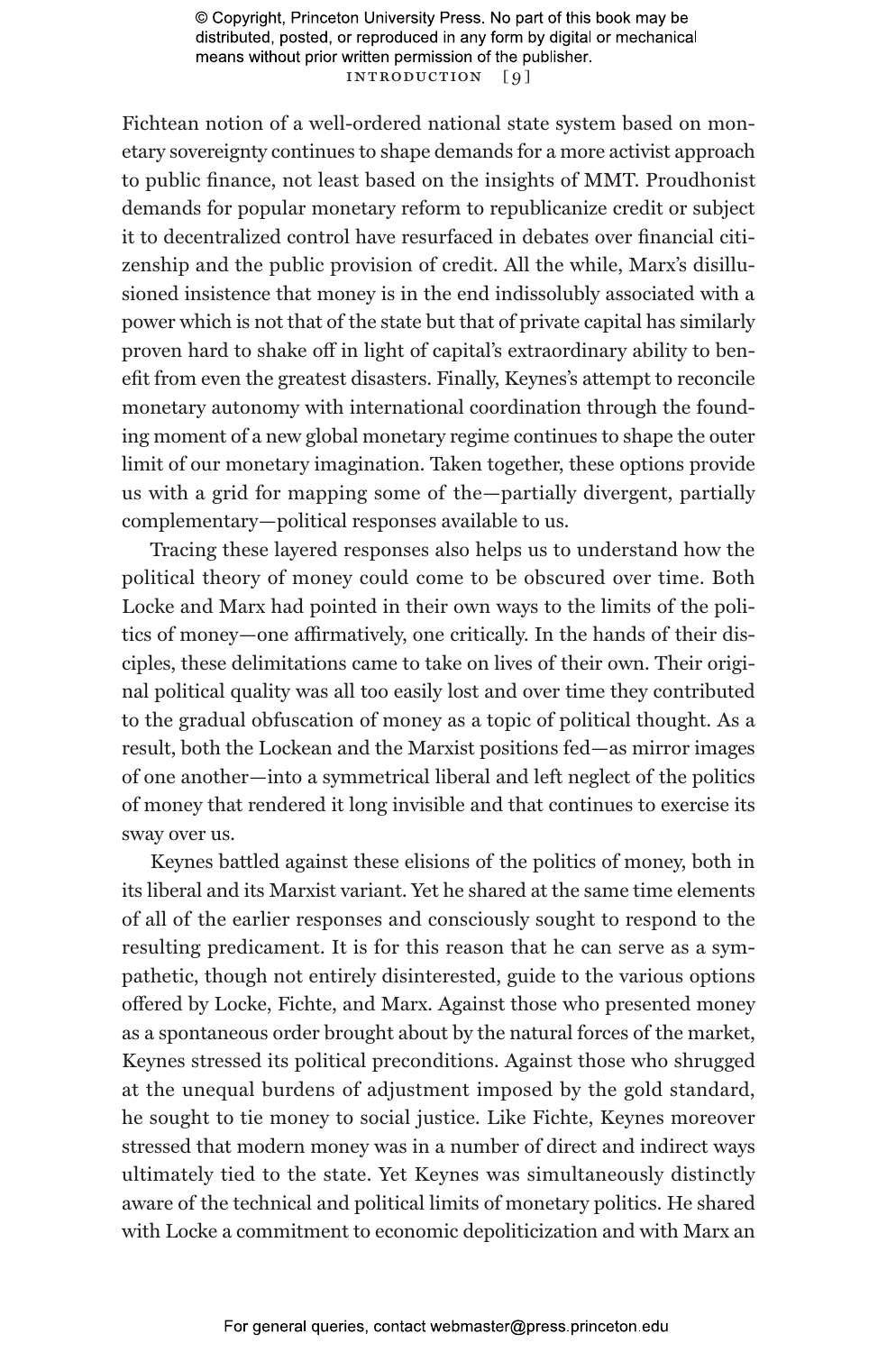© Copyright, Princeton University Press. No part of this book may be distributed, posted, or reproduced in any form by digital or mechanical means without prior written permission of the publisher. [10] INTRODUCTION

appreciation for the underlying logic of capital and financial markets; but for Keynes, depoliticization did not preclude an awareness of the political foundations of economic life. Instead, depoliticization precisely required the ability to repoliticize when necessary. As a result, he argued for the need to bring money under deliberate and politically legitimate control by removing it from the naturalistic illusion that obscured its political foundations. Keynes was at the same time aware of the futility of solely relying on monetary reform or better monetary management. Instead, he sketched the limit conditions under which monetary policy would cease to be effective and more direct forms of socialization, in particular of investment, would be necessary.

Through Keynes we thus encounter one way—there are numerous others—to navigate the options sketched by Locke, Fichte, and Marx. My hope is that mapping the various options will provide some orientation to political theorists who have been hesitant to enter the seemingly perilous terrain of the politics of money. But I also hope that such a map or grid will allow us to think more creatively, more dialectically in Albert Hirschman's sense, about the tacit relations between the various options and the ways in which they are not mutually exclusive choices but also overlap, each capturing a different element.33 The grid invites us to explore productive contradictions by reestablishing contact between different ideological formations.

## *Layers of Crises*

Instead of such a layered genealogy, the history of monetary thought is often read as the clash between two competing theoretical camps: orthodox theories of commodity money and heterodox theories of credit money.34 The former—closely associated with the above economicstextbook account—regard money primarily as an exchangeable commodity of convenience.35 Heterodox accounts, by contrast, see money primarily as a way of recording credit claims. Money is here a "nominalist" system for naming things.36 Distinguishing between orthodox and heterodox accounts has obvious classificatory benefits and it can provide an initial handle on a vast history of monetary thought. But much is also lost in this process of bifurcation. To begin with, many historical authors fail to fit neatly in one of the two categories. In the course of our investigation we will encounter several such instances, most notably in the case of Marx. In addition, a bifurcation between two opposing camps gives a misleading impression of homogeneity within each. There are crucial differences, for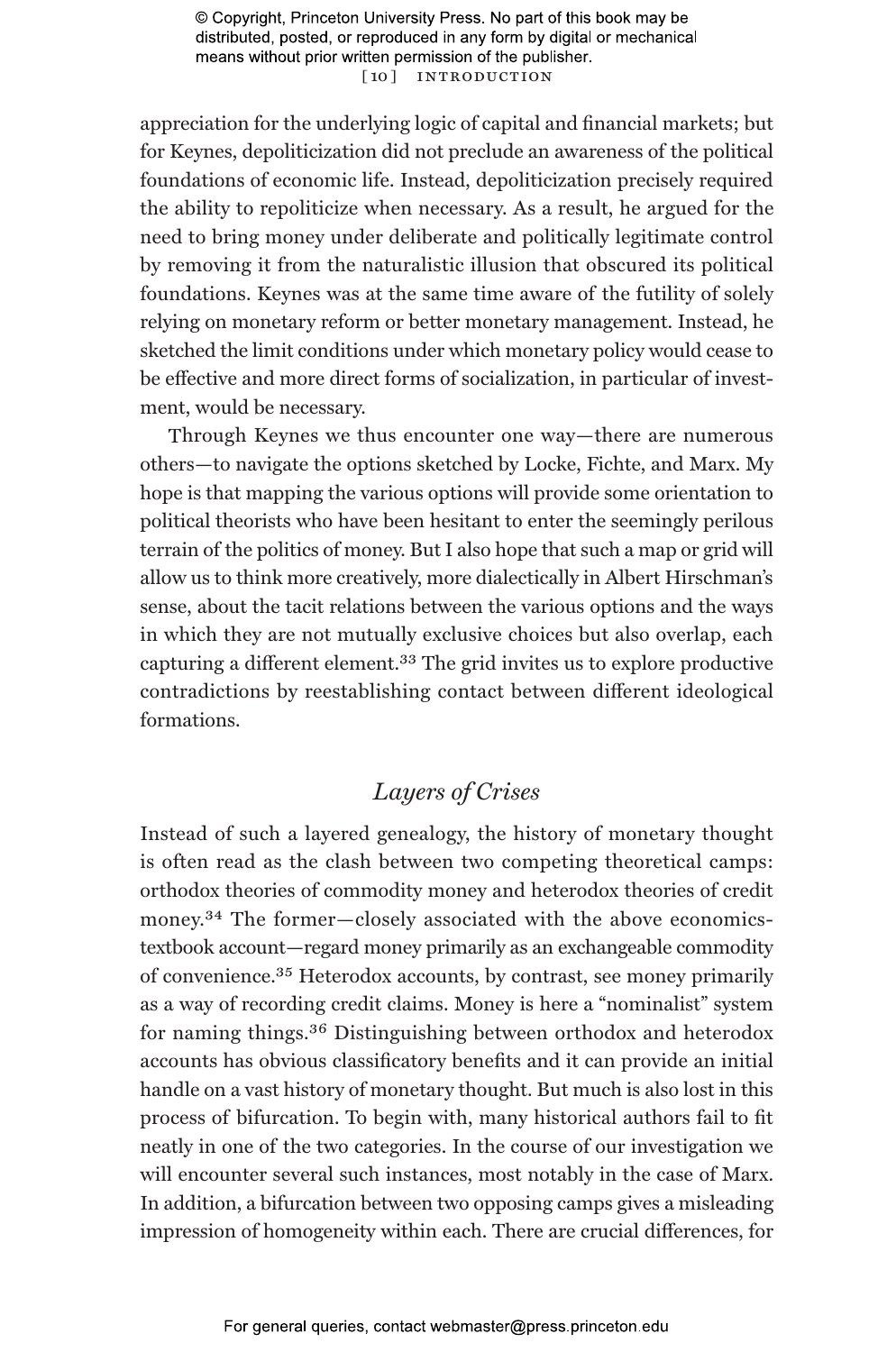© Copyright, Princeton University Press. No part of this book may be distributed, posted, or reproduced in any form by digital or mechanical means without prior written permission of the publisher. Introduction [ 11 ]

example, between the economics-textbook account for which the entire topic of money is a neuralgic blind spot and the committed defenses of monetary orthodoxy by Austrian School economists or interwar central bankers. Similarly within the heterodox camp, it would be a mistake to reduce nominalism to only the chartalist state theory of money.37 The broad tent of credit can accommodate radically different conceptions of money.

There is another, more subtle conceptual drawback. Any classificatory scheme between orthodox and heterodox theories revolves around divergent accounts of the *nature* of money. But this is only one dimension of debate, or rather only one way to look at money. What it misses is the way in which disagreements about the nature of money often reflect underlying political disagreements about the *purpose* of money. Indeed, even a shared understanding of the nature of money can translate into radically different political uses depending on one's conception of the state, freedom, or justice. In this book I read debates within the history of monetary thought instead as based on divergent *political* theories of money.

What is ultimately lost in the bifurcation between orthodox and heterodox accounts is a crisis-driven narrative that recovers existing conceptions of money as themselves products of various political struggles over the purpose of money. Instead of constructing a static choice between two or more divergent conceptions of the nature of money, I here cut into the geological metaphorical ground on which we are standing to locate discrete layers of monetary politics, to trace connections between them, and to provide a sense of how prior responses conditioned and elicited later ones. My geological probe is at the same time necessarily selective and itself constrained by the very ground on which I happen to stand. It does not claim to be exhaustive, nor indeed to offer a comprehensive continuous history of money. Instead, what ultimately holds Aristotle, Fichte, Marx, and Keynes together are footnotes—those wormholes through which we can travel between crises.

#### 1000 m party

Both the orthodox and the heterodox positions mentioned above are often traced back to Aristotle, whose engagement with money in the *Politics* and the *Nicomachean Ethics* formed the starting point for a hundred generations of scholars.38 While modern readers of Aristotle—at least since the eighteenth century—have tended to stress passages that appear to portray him as an early commodity theorist, I argue in the first chapter that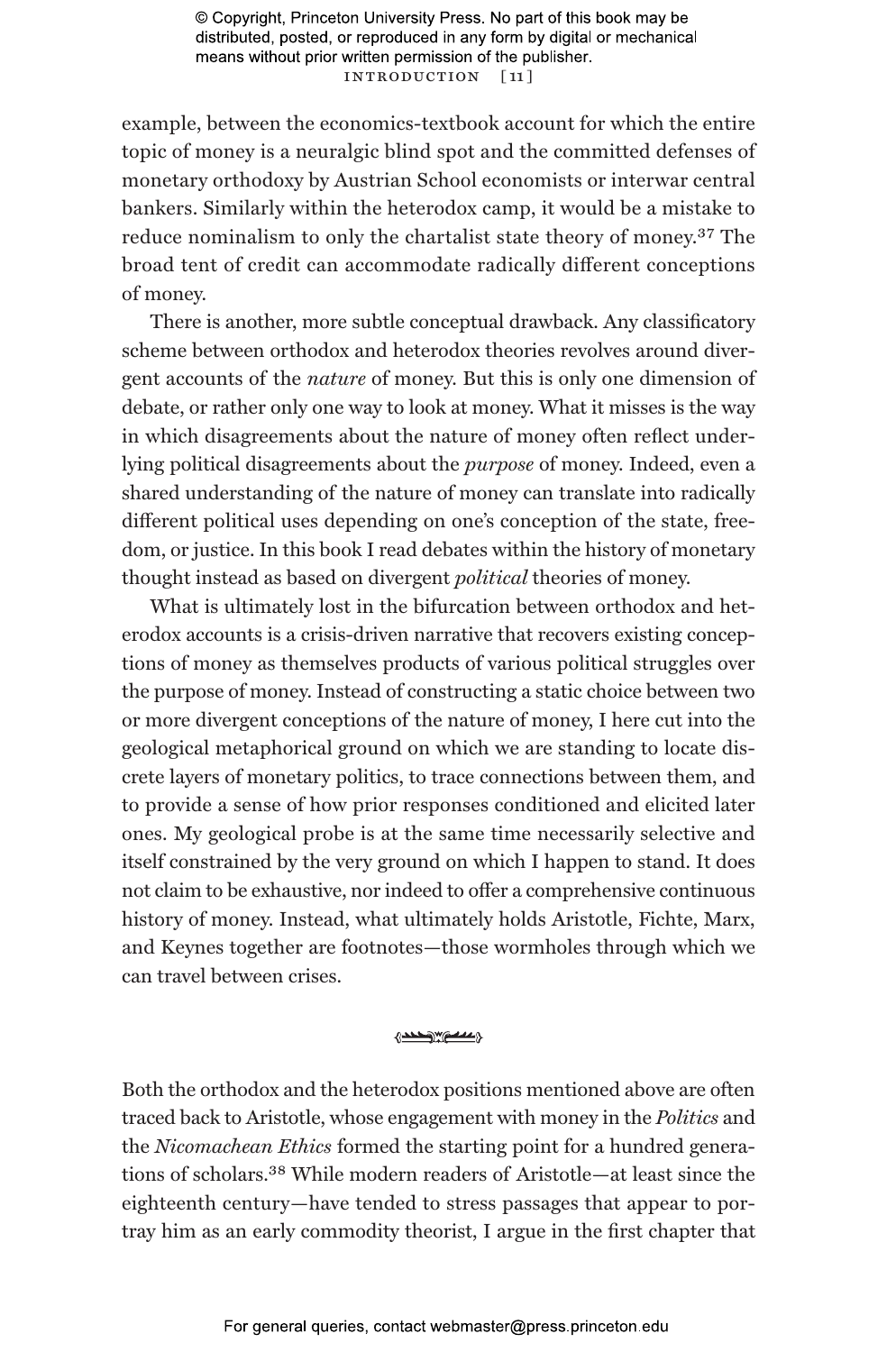© Copyright, Princeton University Press. No part of this book may be distributed, posted, or reproduced in any form by digital or mechanical means without prior written permission of the publisher. [12] INTRODUCTION

Aristotle instead provided an early articulation of the political conventionalism of money and as such was an early theorist of money as "political currency." This was an insight that attended the emergence of coined money in the Mediterranean world since the sixth century BC. While money had existed for millennia, the first coins in the Eastern Mediterranean coincided with the emergence of the Greek polis.39 The proliferation of coinage went hand in hand with a new conception of the political community and it gave money a new political dimension closely tied to the notion of self-governance.

In the opening book of his *Politics*, Aristotle speculated that precious metals had come to be used as money in response to the inconveniences of long-distance trade.<sup>40</sup> This is the passage that is usually cited to support readings of Aristotle as a commodity theorist of money. But he immediately contrasted this view with a second one that posited money as "wholly conventional, not natural at all." 41 Where the *Politics* appeared to link money to metal, his *Nicomachean Ethics* presented an account of coinage as a civic institution of reciprocity. By attending to the political meaning of currency (*nomisma*) and in disentangling it from Aristotle's critique of wealth accumulation, we can shed light on his seemingly contradictory account. For Aristotle, as for the Athenians in particular, currency was not only a means of commercial exchange but also a pillar of the specifically political community and a crucial tool of justice.<sup>42</sup> Placing money at the heart of politics has far-reaching consequences. The idea of money as political currency poses foundational questions of what characterizes a political community, what allows citizens to relate to one another as citizens, and what enables them to make collective decisions of value and justice. In Aristotle's idealized analysis, currency formed a political institution of reciprocity and justice.

Much of this original aspiration was disappointed and eclipsed over time. But Aristotelian monetary nominalism nonetheless had far-reaching repercussions and left its mark on Roman law, scholastic thought, and early modern legal practice.<sup>43</sup> Retracing Aristotle's argument in his *Ethics* during the second half of the thirteenth century, Thomas Aquinas affirmed that money originated by "a kind of agreement among men." 44 It was not a measure by nature but by law and convention (*nomos*). This was widely interpreted to mean that the value of money flowed from the discretionary power of the sovereign. Yet this royal prerogative at the same time imposed a strict duty on the sovereign to keep the standard of value stable.<sup>45</sup> Throughout ancient, medieval, and early modern Western political thought, currency was considered a constitutive political institution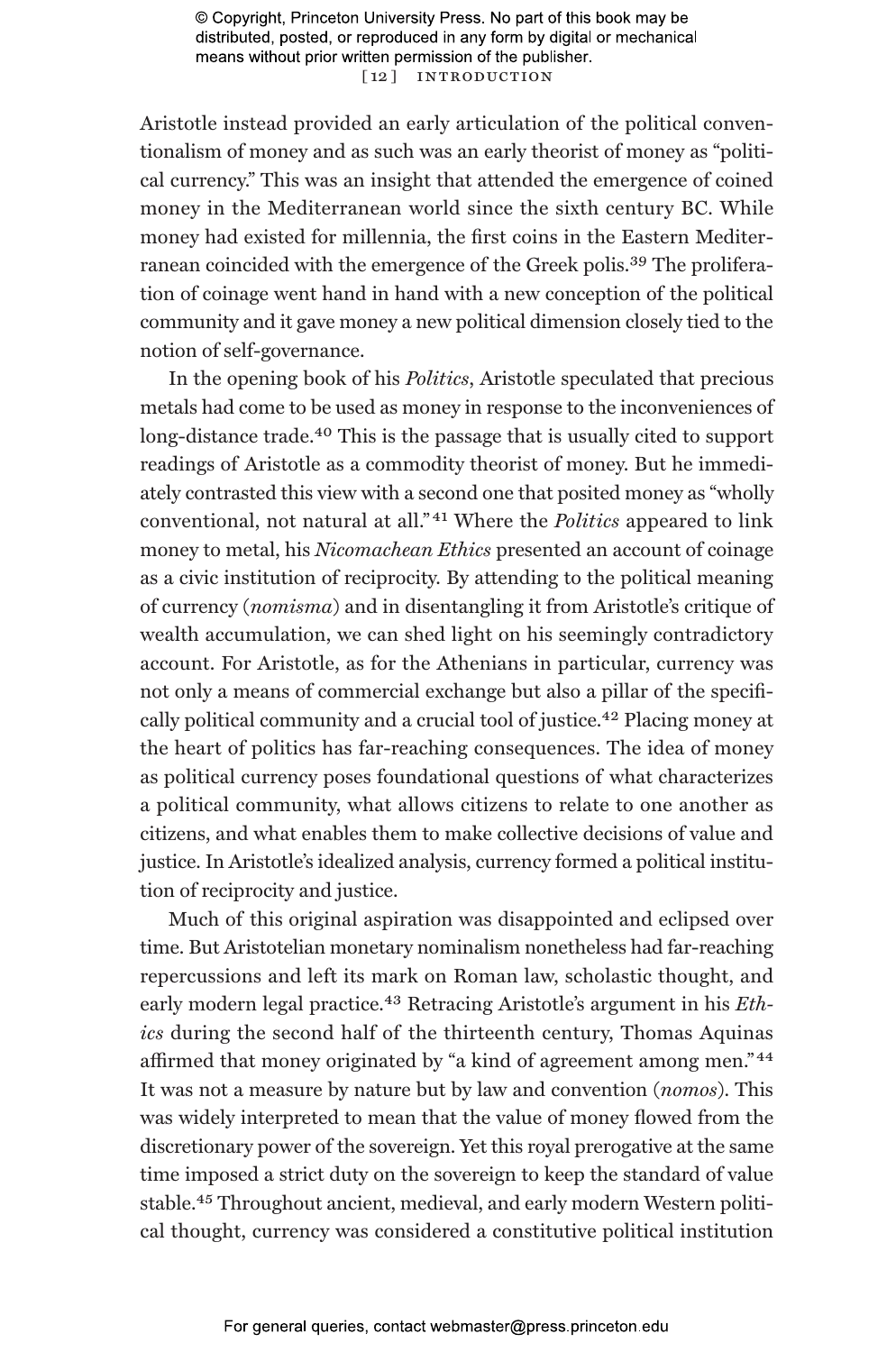© Copyright, Princeton University Press. No part of this book may be distributed, posted, or reproduced in any form by digital or mechanical means without prior written permission of the publisher. INTRODUCTION [13]

marked by this crucial ambiguity. Was money conventional in the sense of a social institution that gradually arose over time or could the sovereign change it at will? Who owned the money—the sovereign or the people?

We can witness the political and philosophical struggles over these questions come to the fore in periodic moments of crisis. In the midst of a great wave of French debasements during the fourteenth century, Nicolas Oresme counseled that while alteration of the currency—*mutacio monetarum*—may at times be inevitable, it ought be undertaken only under eminent necessity or if it were to the obvious benefit of all.<sup>46</sup> While conceding that the duty to mint coins was the monarch's, he maintained it was the community that exercised the right to control money's value.<sup>47</sup> Like Oresme, much commentary continued to be torn between legal nominalism (often tracing itself back to Aristotle) and an insistence on the limits of justified debasements. The relation of money to the political community posed a thorny set of puzzles that was only further compounded by the rise of the early modern state and an unprecedented inflow of bullion from the New World driven by colonial expansion. In the context of early modern religious war, these debates reached a new fever pitch even though they remained stuck in the same impasse. In his *Six Books of the Commonwealth* (1576), for example, the French jurist Jean Bodin explained that the right of coining money was not just analogous but "of the same nature as law." 48 The right to coin money (*nummus*) was as much a mark of sovereignty as the right to give law (*nomos*). But invoking the principles of Roman law, Bodin at the same time issued a stern moral stricture against debasements in a series of pointed interventions.<sup>49</sup> While the right of coinage was a sovereign prerogative, the prince could not alter the weight of coins at will—neither the welfare of his subjects, nor that of strangers trading with him and his subjects could be violated.

Recognizing early modern money's role as a powerful tool of rule thus went hand in hand with an acknowledgment of profound limitations on how such an institution could be shaped. If sovereigns could pride themselves on their royal prerogative to be able to make money, they also faced a reality in which that right was curtailed, morally and practically.50 Coinage was sovereign, yet its reach was decidedly constrained by the parallel existence of more and more sophisticated international banking networks.51 This meant that medieval and early modern money existed in a bifurcated system.52 Nominalist currencies and debt systems administered by rulers were accompanied by various informal credit systems for small-scale local transactions, as well as bills of exchange and promissory notes (often denoted in precious metals as units of account) for merchant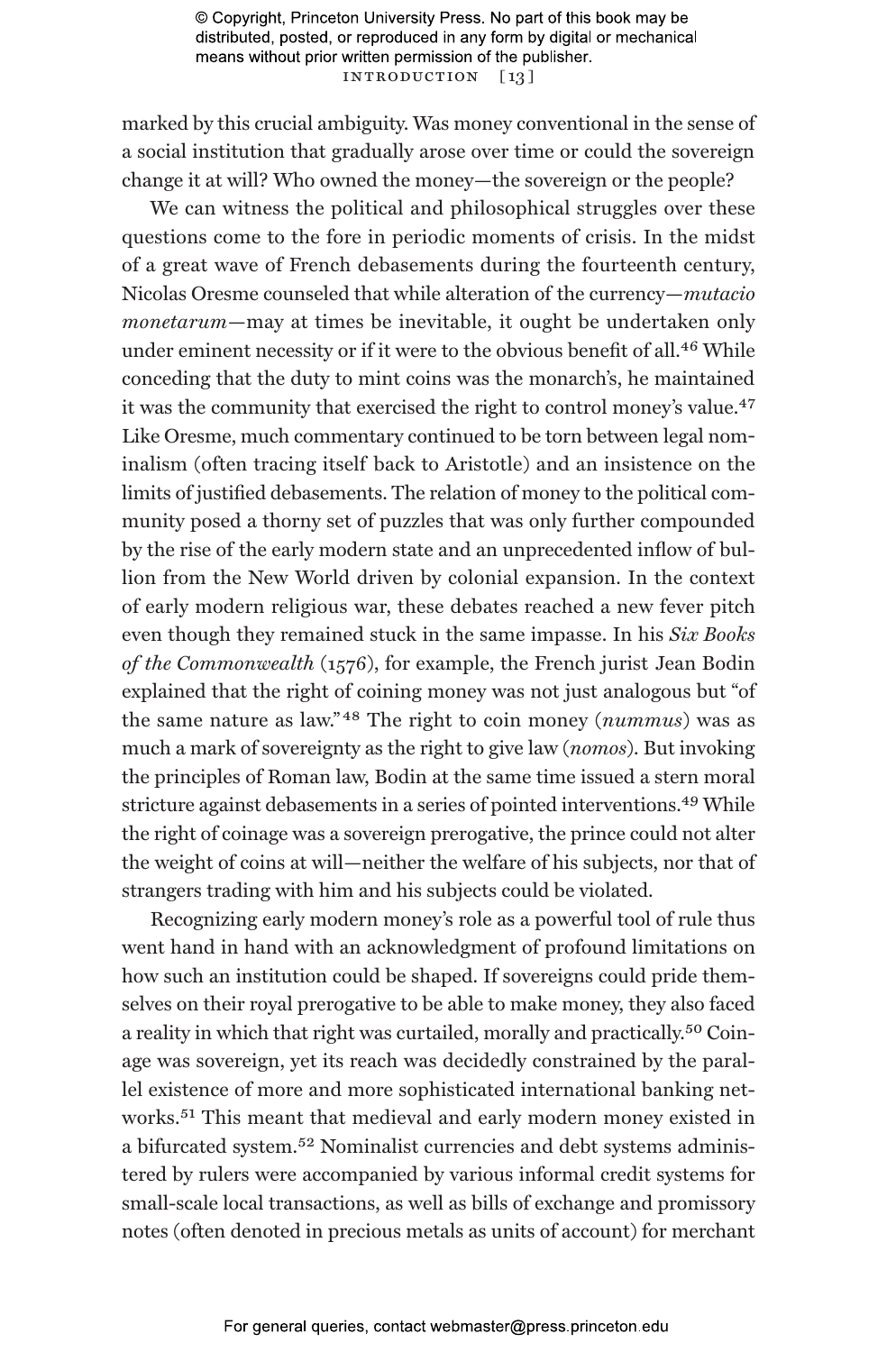© Copyright, Princeton University Press. No part of this book may be distributed, posted, or reproduced in any form by digital or mechanical means without prior written permission of the publisher. [14] INTRODUCTION

transactions beyond the realm of the ruler.53 Money would soon leave behind this patchwork of partially overlapping currencies and credit networks and step into a more recognizable realm of modern money.

## *Constitutional Project and Fictitious Commodity*

The tension between an ever more powerful state with its own currency and a patchwork of local credit and international specie came to a head in the seventeenth century. Whereas there had been two parallel monetary systems across Europe for much of the Middle Ages—a nominalist one for local and domestic transactions, a commodity-denominated one for transactions with foreigners—in the late seventeenth century the two became entwined. The old bifurcated system began to take on a radically different shape in England, and what has become known as the Financial Revolution was in the first place an upheaval in the way in which money was created and, in turn, understood.<sup>54</sup> Most importantly, modern capitalist money combines and entwines the two previously distinct monetary systems of state money and private monies. Capitalist money is in this sense characterized by the monetization of private debts through a banking system that is in turn backed by the state.<sup>55</sup> Relatedly, whereas states had previously charged for the minting of metal into coins, they now paid interest on public debt.<sup>56</sup> This placed the state at the heart of the monetary system while at the same time obscuring that centrality and binding the state's invisible hands.

Put in terms of political theory, the modern state essentially came to rely on private actors to provide the public good of money. Modern money, even in the form of bank loans or deposits, is at the same time never fully private but ultimately guaranteed by the central bank as the supervisor of the banking system. A purely private financial system, just as much as purely private money, is by necessity a fiction—even where that fiction is seemingly a necessity of the modern financial regime.<sup>57</sup> The hierarchy of capitalist money, like money itself, remains ultimately a creature of the law.58 Capitalism must thus be considered a unique epoch in the history of money. Indeed, capitalism is in an important sense defined by a peculiar form of money creation: public and private credit are deeply entwined with often paradoxical and illusory effects.<sup>59</sup>

This new system began to be forged in a moment of crisis in the closing decade of the seventeenth century.60 One particularly influential reconceptualization that reshaped the politics of money and became itself foundational was that advanced by John Locke (who forms the subject of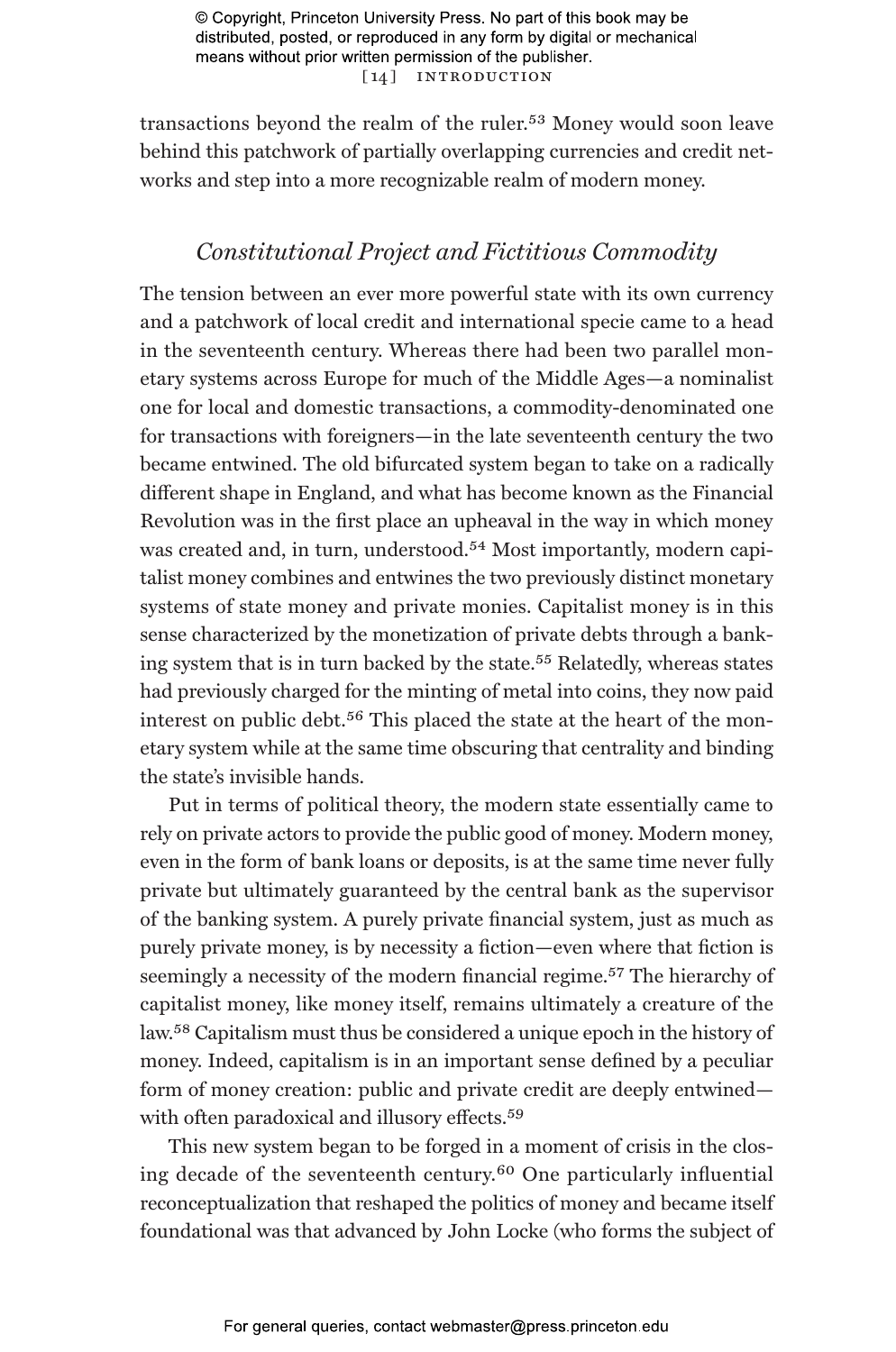© Copyright, Princeton University Press. No part of this book may be distributed, posted, or reproduced in any form by digital or mechanical means without prior written permission of the publisher. INTRODUCTION [15]

chapter 2). Instead of having to mobilize moral strictures against discretionary debasements, Locke set out to derive a novel conclusion from the old Aristotelian premises. Locke famously described the monetary contract as a tacit, prepolitical agreement of all mankind, thereby seemingly placing money outside of political control. This unspoken bond between all humans was furthermore said to have given license to the inequalities that inevitably followed commercial development.<sup>61</sup> In his view, the cosmopolitan nature of the tacit compact of metal money entailed a duty to maintain monetary stability, while supporting the expansion of overseas trade and even colonial settlement. Consequently, for Locke monetary justice meant first and foremost a duty to guard the inviolability of metal money that was also a covenant of trust between the sovereign and his subjects. In the background of Locke's intervention stood a new fiscal constitution that made taxation dependent on representation.62 But this only further highlighted the awkward constitutional role of monetary power. Irrespectively of whether it was left in the hands of the sovereign or placed into the lap of Parliament, the power to create money would seem to render the fiscal constitution moot. To avoid such monetary excesses, the point now was to check monetary power and disentangle it as much as possible from the fiscal state. This was one way of closing off the great turmoil of the seventeenth century and redefining the relation between sovereignty and money.

But it was at most a temporary solution. The development of capitalism and the rise of the fiscal-military state built on public debt in the eighteenth century soon found its expression in proposals for paper money that tested Locke's orthodoxy. The age of revolutions and the British suspension of gold during the Napoleonic Wars became another laboratory for discussion of monetary, commercial, and fiscal order. This produced intense debate in Britain and France, but also in the war-torn German lands. The author who pushed this furthest was Johann Gottlieb Fichte, who distanced himself from Locke's assertion of a tacit universal assent to metal money and instead drew a close analogy between money and the social contract (explored in chapter 3).<sup>63</sup> Where Locke had sought to place money outside of the direct political control of the commonwealth, Fichte argued that currency had to facilitate the same demands of rationality and coordinated autonomy that underpinned the social contract.64 Monetary justice implied not only the enforcement of private contracts but also the realization of civic equality and the right to work. Economic justice hinged on radically altering the monetary system.

Fichte's radical proposal was stillborn. Instead, global capitalism took off and the age of commercial revolution between the 1820s and the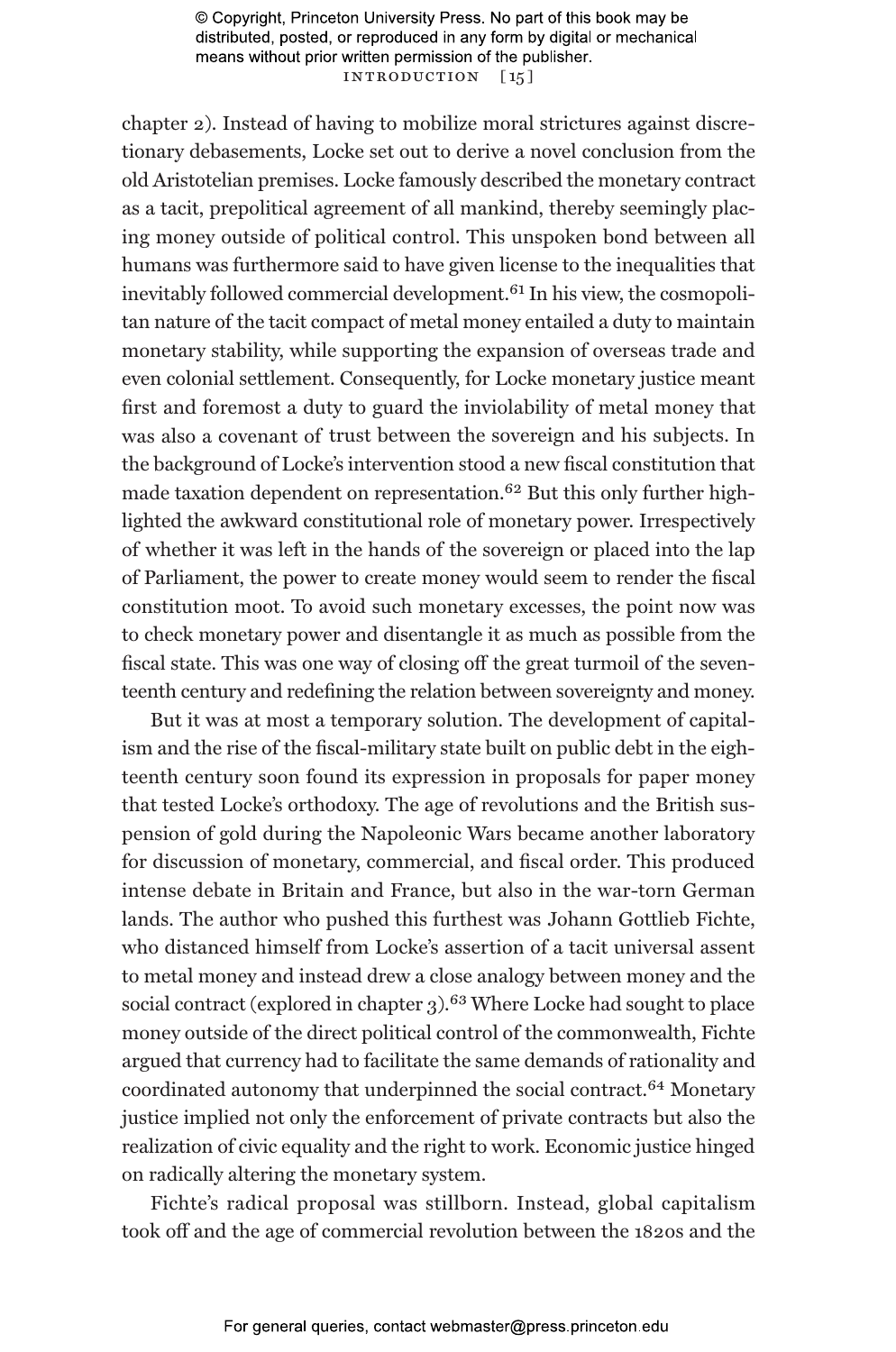© Copyright, Princeton University Press. No part of this book may be distributed, posted, or reproduced in any form by digital or mechanical means without prior written permission of the publisher. [16] INTRODUCTION

1870s sparked a new phase of debate. Although Britain returned to the gold standard after the Congress of Vienna and the end of the Suspension Period, there was nonetheless no single hegemonic monetary order. Calls for credit reform became in this context a recurring socialist demand, in particular in France where Pierre-Joseph Proudhon pursued the establishment of a People's Bank in the course of the 1848 revolution.65 Even the *Communist Manifesto* demanded the centralized provision of credit and the founding of a national bank.<sup>66</sup>

Yet Marx, during the decade following publication of the *Manifesto*, developed an extended critique of the promises of monetary reform (reconstructed in chapter  $4$ ).<sup>67</sup> Against Proudhon, he argued that proposals for credit reform mistook cause for effect. Rather than introducing a contradiction, money merely mirrored a prior one since under capitalism money merely embodied all the tensions of capitalist exchange. Proudhon peddled, in Marx's words, dangerous "money nonsense." 68 In his own analysis Marx cautioned both against Proudhonist credit reforms and against Fichte's vision of malleable national fiat currencies. Instead he pointed toward the intimate link between the capitalist mode of production and the development of new forms of credit money.<sup>69</sup> To reform money without touching the productive system was a contradiction in terms. As "crystalized labor power," money as capital did not obey the word of the state but instead spoke "the language of commodities."70 Under capitalism, the public good and social relation of money had been transformed into a fictitious commodity, as Karl Polanyi put it in *The Great Transformation*.71 But for Marx, this fictitious quality was not simply a false belief or a kind of illusion to be overcome. It was a real aspect of the way in which under capitalism the social relation of money had come to be commodified. As the "necessary form of appearance" of value, money did not straightforwardly bend to political will.72 Global capital—even when dressed in national garbs as state-issued currency—was decidedly less malleable than Fichte or Proudhon envisioned.

#### 1000 mars

What are we to make of this peculiarly Janus-faced character of modern money as both malleable constitutional project and crystallized private commodity? If money is a constitutional undertaking, as Desan has persuasively insisted, what kind of constitution is it?73 What kind of constitution should it be? What kind of constitution could it be? Locke, Fichte, and Keynes all appreciated modern money's significance as a constitutional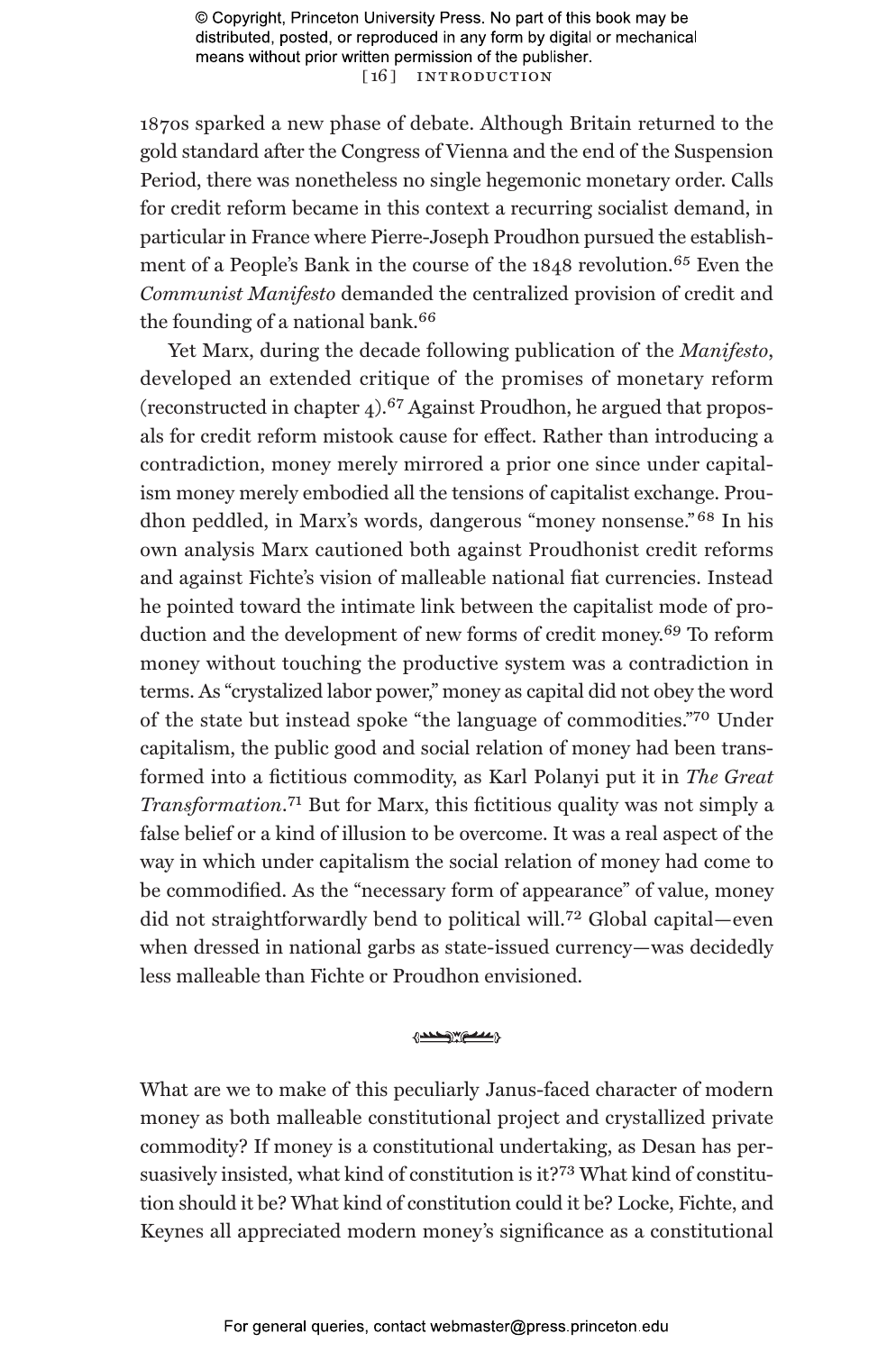© Copyright, Princeton University Press. No part of this book may be distributed, posted, or reproduced in any form by digital or mechanical means without prior written permission of the publisher. INTRODUCTION [17]

project, but each had a distinct conception of the nature and purpose of that constitution. I read their disagreements here consequently as expressions of divergent *political* theories of money based in particular on divergent understandings of the ultimate purpose and nature of the state. The following chapters trace, then, an interlocking set of analogies between money and speech, and between the bond of currency and the social contract. In reconstructing these debates I further extend the vocabulary of political theory and the scope of the history of political thought into ostensibly economic matters. This is more urgent than ever in our own moment of disorientation. Such an extension has in turn the power to challenge our existing conceptions of language, trust, and the social contract. To recast credit creation as based on an implicit social contract also allows us to interrogate existing conceptions of contractualism, dispense with overly static understandings, and enrich our political vocabulary in the process. Societies are not created in a single moment; they are built, over time, by complex relationships of trust and reciprocity.74 They are built on promissory notes, on collateral, on credit. Conversely money is underpinned by social trust: "habit congealed through repetition into faith," as the historian Rebecca Spang has put it.75

This emphasis on trust and credit, as well as the dangers of breaking those ties might be taken in the first instance as tying the politics of money to conservatism. Just as Locke derived from his emphasis on trust an uncompromising need to secure the inviolability of property and the unalterability of coin's metal value, the classic defense of the gold standard perpetuated that project into the twentieth century as an anchor against the gyrations of an increasingly unpredictable politics, be it in the form of new democratic demands or efforts at armament by nationalist governments during the interwar years. The promise of sound money became the mantra for a nostalgic search for lost stability. Already Locke's narrative of monetary fragility had been held together—like Hobbes's state—by tales of trauma. In the second half of the twentieth century, central banks themselves became the master spinners of such stories of fear and fragility.76

But this conservative construction of the politics of monetary trust as too fragile for democratic politics is only one of many options opened up to us by modernity. As critics of Locke pointed out, keeping promises at any cost spells the end of trust. To insist with Shylock on getting repaid, even in an equal pound of fair flesh if necessary, is a sure path to disaster. Formulating an alternative position more suitable to a democratic age is what gives such central significance to Keynes (to whom I turn in chapter 5). Responding to those who insisted on the sacredness of the gold standard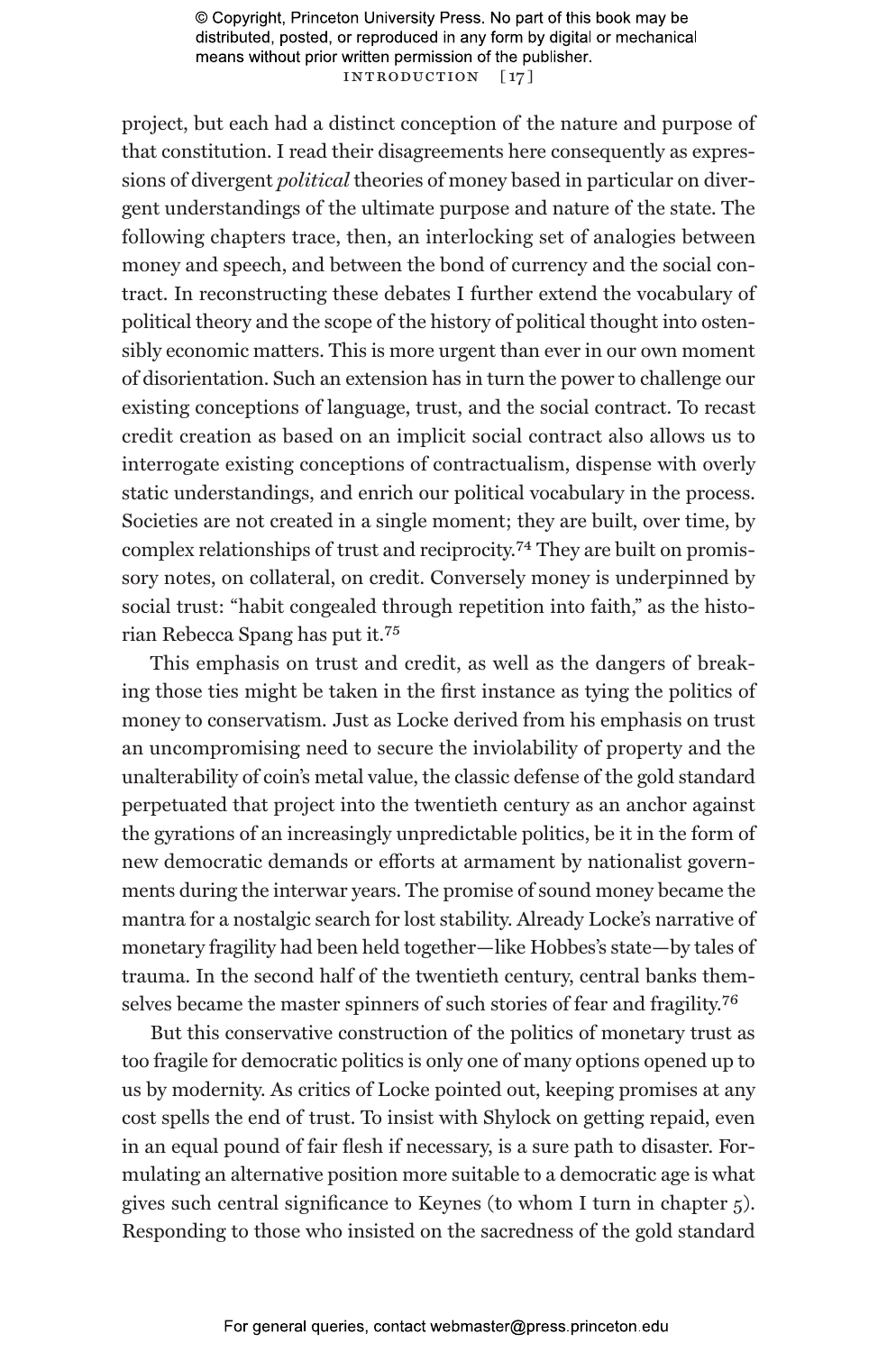© Copyright, Princeton University Press. No part of this book may be distributed, posted, or reproduced in any form by digital or mechanical means without prior written permission of the publisher. [18] INTRODUCTION

during the interwar years, Keynes argued that where sacrifices had grown so unbalanced the result would be class war—the twentieth-century version of civil war. It was thus the duty of responsible statecraft and a precondition for the functioning of democratic politics to ensure a more just distribution of burdens. Devising more or less roundabout methods for achieving this balancing is the political project of Keynes's monetary thought. Monetary trust then does not simply imply the enforcement of existing contracts but the realization of a more fundamental, and more equitable, social contract that requires a sharing of sacrifices and benefits. As the political theorist Danielle Allen has put it, democratic society demands that the loser can trust that his or her loss is transient and not a persistent feature of society.77 In a democratic society monetary trust must be tied to a negotiation over justice. The absolute defense of price stability implies either a repression of democracy or a social hegemony so complete that the problem of justice is no longer posed.

## *Depoliticization as De-Democratization*

If these arguments about money as a central political institution appear unfamiliar, one reason is that political theory has recently tended to sidestep them. Even historians of political thought have more often than not handed money to the history of economic thought for safekeeping. Money constitutes in this sense a privileged case for studying the politics of depoliticization of the economy.78 There are few ostensibly economic institutions that experience a mystification and naturalization as complete as money. Part of this simultaneous centrality and invisibility of the politics of money derives no doubt from money's peculiar relation to the modern distinction between politics and economics. Narratives of the separation of economics and politics are a long-standing—perhaps even constitutive—feature of modern political thought. Yet money does not fit neatly into such delineations. Precisely for that reason, it can serve as a rewarding object of study.

Despite its seeming political invisibility during periods of calm, money remains tightly tied to politics and the state. As we will see throughout, monetary depoliticization is not an innocent description of the world but always a political strategy itself. I consequently take care to speak of a *politics* of monetary depoliticization. Politics does not disappear; it changes shape and is modulated. Money cannot be removed from politics but only be "encased" against democracy.79 This means that much of what passes as the depoliticization of money is a sleight of hand that would be more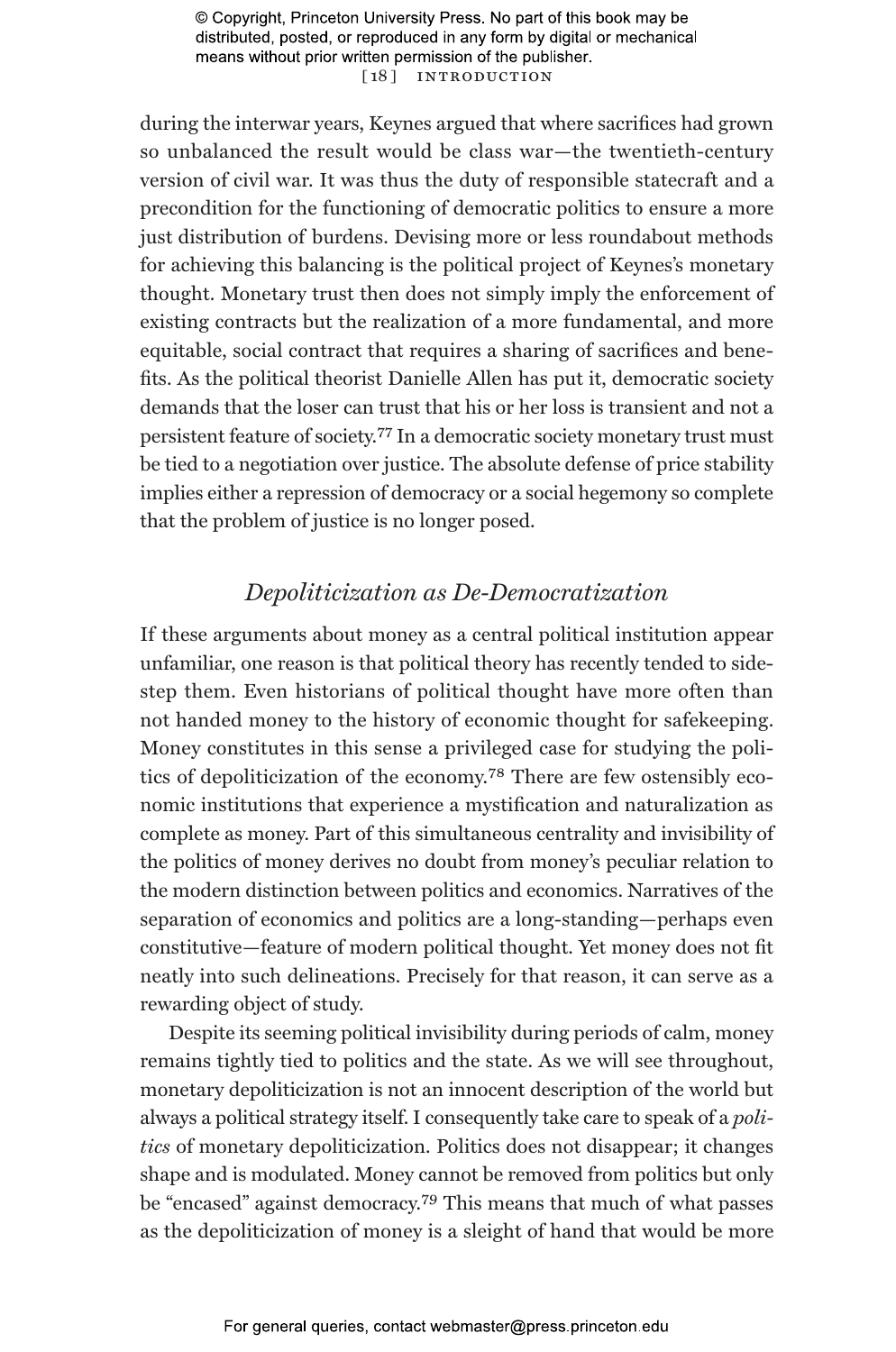© Copyright, Princeton University Press. No part of this book may be distributed, posted, or reproduced in any form by digital or mechanical means without prior written permission of the publisher. INTRODUCTION [19]

accurately described as the de-democratization of money. Unsurprisingly, this antidemocratic politics is rarely spelled out openly. After all, doing so would likely be counterproductive in the realm of democratic politics. But occasionally the underlying sentiment is blurted out, either inadvertently or as a sign of complacency. Perhaps the most famous such instance involves the influential monetary economist Rudi Dornbusch pronouncing in 2000 with spectacular bluntness that "democratic money is bad money."80

The seeming antipolitics of neutral money should then not be taken at face value but is instead best understood as a peculiarly modern antidemocratic politics of monetary depoliticization.81 By recovering discussions of money in the history of political thought, we can as a first step crack the false pretense of naturalization and defamiliarize what has become too familiar. Who gets to create money and who gets to decide who gets to create money reflect themselves the contingent outcomes of political struggles. They are not theoretical givens or structural necessities.<sup>82</sup> But from studying the past we can also learn to better understand the appeal of different political strategies of depoliticization that themselves emerged as weapons in such struggles. Depoliticization, even as a peculiar kind of politics of its own, is deeply real. That means critiques of depoliticization risk being limited by a failure to take appearances seriously. This is fatal in the case of money. Money is a metaphor that demands to be taken literally. Like language, money does not merely represent reality but constitutes it.83 Even where the political side of money is often shrouded in myth or disavows itself, these appearances are as powerful as they are deceptive. What is lost in either ignoring or giving in to the illusion is an appreciation of the ambiguous political status of money and the way in which it constitutes itself the plane on which divergent conceptions of democracy are locked into a struggle with one another.

As I argue in the concluding sixth chapter, political theory has in this sense itself been implicated in the most recent wave of monetary depoliticization since the collapse of the Bretton Woods system in the 1970s. Over the past forty years, momentous changes in the politics of money have radically reshaped societies and polities. These decades, which witnessed a renaissance of theories of justice in the academy, now also stand for the gradual erosion of the welfarist institutions and policies advocated by many of those very theorists.84 The rise of liberal theories of social justice coincided with the acceptance of permanent unemployment, new forms of financialization, and widening income and wealth disparities—often along markedly racialized lines. The radical reshaping of the monetary order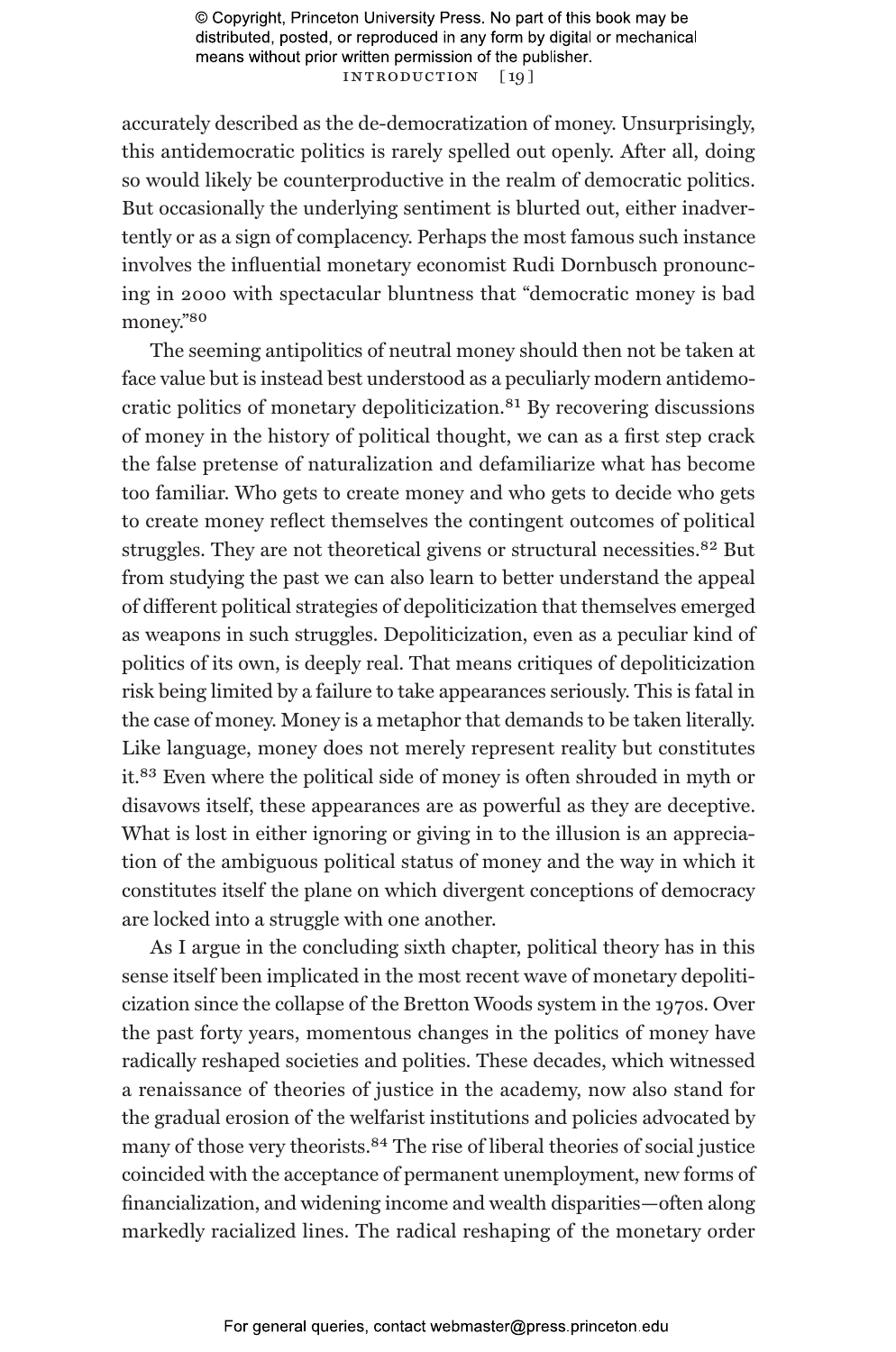and monetary policy since the 1970s has been crucial to all three dimensions of this silent revolution.<sup>85</sup>

Political theorists have since become vocal critics of the ways in which money's corrosive effect can corrupt civic norms and political institutions. Confronted with the economic developments of the past decades, they developed powerful arguments against commodification and lamented what the philosopher Jürgen Habermas dubbed the "colonization of the lifeworld."86 In the hope of pushing money back into its place, political theorists repeatedly drew lines in the sand, each soon to be erased by the next wave of financialization and commodification. The implicit flip side of this defensive posture is rarely considered. In attempting to contain the political reach of money, political theorists often unwittingly accepted the premise that money is merely economic in the first place, thereby equating it with commodification and immunizing the disinflationary depoliticization of money against critique.<sup>87</sup>

This is doubly tragic because it forestalled an alternative money modernity. What happened in the 1970s was not so much a passive fading away of Keynes's original vision but rather its forcible suppression by a truly violent process of depoliticization. Precisely at the moment at which Keynes's clear-sighted vision of a different politics of money became most relevant again, it was denied. We have still not been able to respond to his challenge of how to conceive of an adequate democratic politics of capitalism and how to reconcile the pull of financial globalization with the ideal of legitimate self-government. The bitter irony of our own current moment in the early twenty-first century is that we find ourselves back in the Keynesian conversation but with only a partial understanding of his monetary thought and on a ground shaped by supercharged financial capitalism that seems to leave little room for democracy or indeed experimentation.

#### 1000 march

Overcoming the current impoverishment of our political language concerning questions of monetary rule and justice requires as a first step rendering money power visible again. Instead of pitting money against democracy, we will have to craft alternative visions for a more democratic politics of money and articulate a better democratic language of money power. This will be an economic as much as a political challenge. It will have to entail new work in monetary economics as well as renewed thought about the deep interactions between politics and economics. But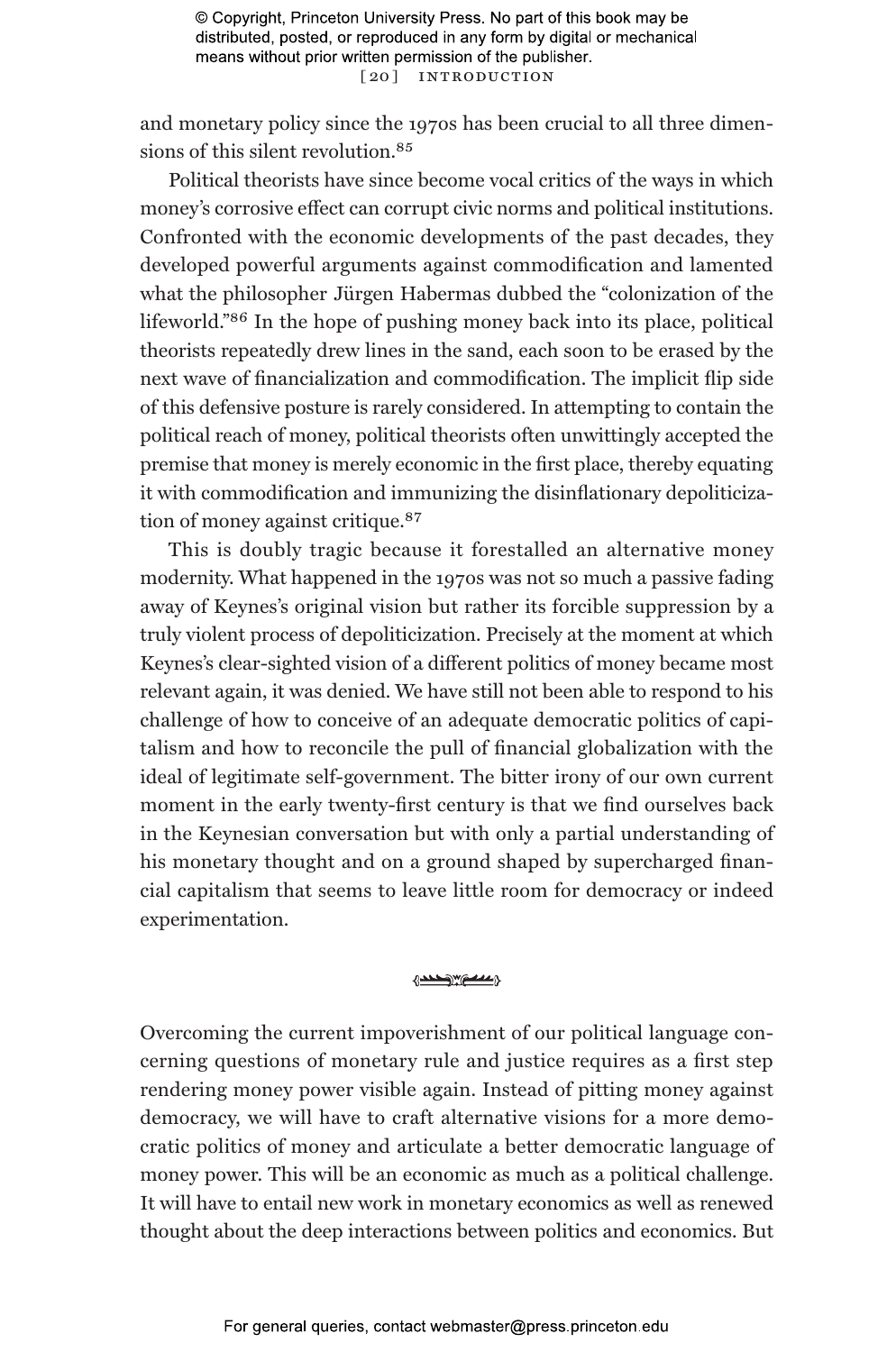© Copyright, Princeton University Press. No part of this book may be distributed, posted, or reproduced in any form by digital or mechanical means without prior written permission of the publisher. INTRODUCTION [21]

if I am right, the vocabulary and institutional imagination of political theory are much needed in the realm of these monetary debates. Only by bringing political theory into questions of money will we be able to live up to this challenge in our current moment of interregnum.

While I write as a political theorist, I hope that my reconstructions and arguments also resonate with those already thinking about money from other vantage points. This includes those who are already looking for a better language to articulate underlying questions of legitimacy and justice, but I also hope to reach those who might not yet realize that they are indeed in need of such conceptual resources. Whether we acknowledge it or not, money is a conduit of power. An adequate understanding of the effects of monetary policy and of proposals for monetary reform require an articulation of questions of power, rule, and justice. Today, this is most immediately the case for central banks. Despite their powerful status, central banks—and the private banks they supervise—exist in a peculiar constitutional blind spot of our polities. The mantle of neutrality with which central bankers used to shroud their actions has been revealed as a convenient myth.88 Old narratives and templates have run their course. As we step into a world of rapid technological change and climate catastrophe, the global politics of money is up for grabs—perhaps more than ever before.

This does not mean that money is malleable in any straightforward sense. Indeed, it can easily seem as if money works most effectively precisely when it can be taken for granted, when it is unthought and its social construction hidden from view.89 The indispensable but fragile social fiction of money as a commodity is essential to capitalism and nonetheless constantly at risk from its own tendencies toward commodification on the one hand and depoliticization on the other. Money is always more than a simple tool. We never simply make money. Money also makes us. It is within this tension that the politics of money plays out.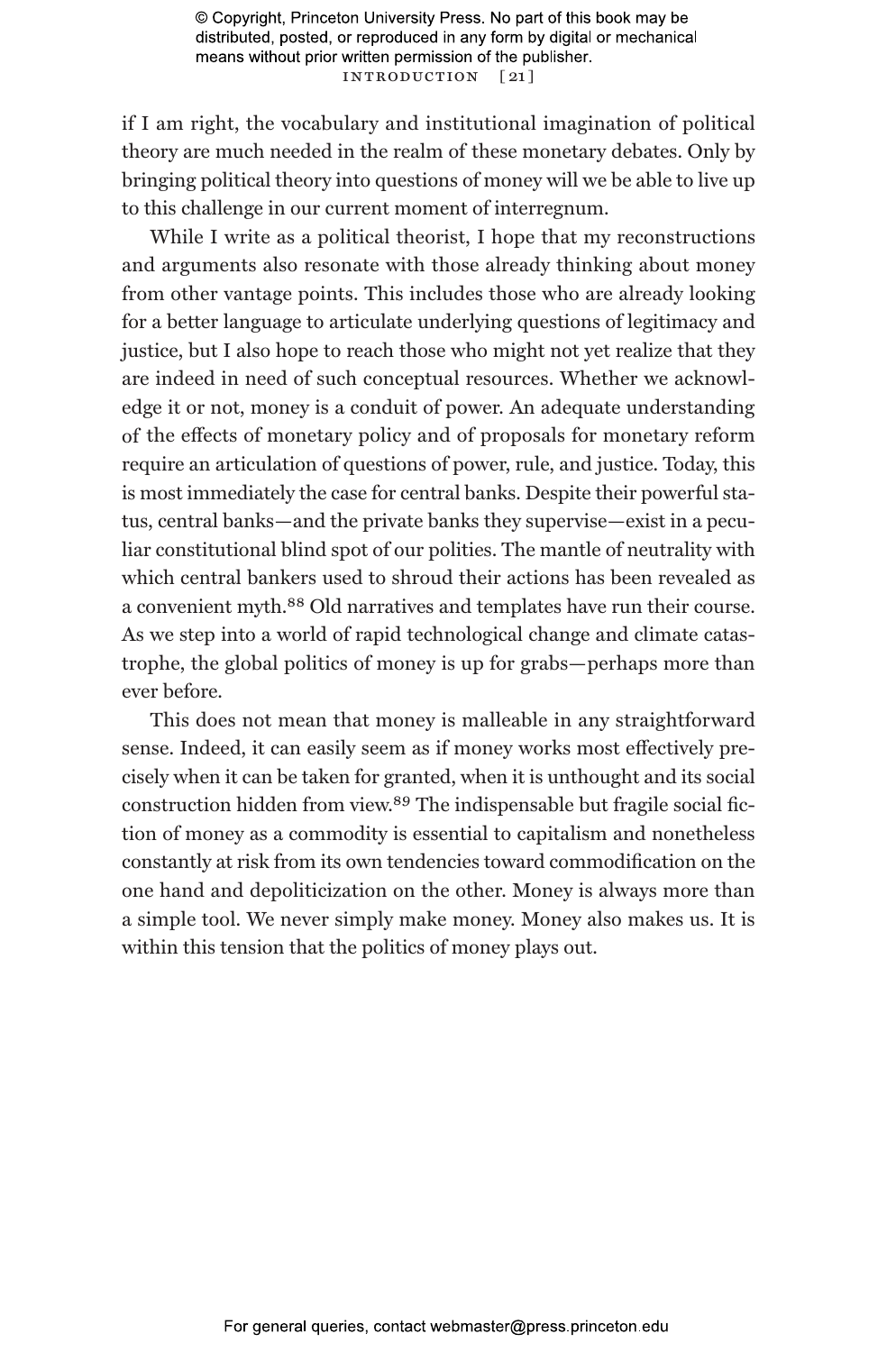© Copyright, Princeton University Press. No part of this book may be distributed, posted, or reproduced in any form by digital or mechanical means without prior written permission of the publisher.

### Index

Aeschylus, 27 Aglietta, Michel, 128, 243n135 AIG, 2–3 alienation, 111–12 Allen, Danielle, 18, 33–34, 235n77 American Revolution, 80 analogy, 33–35 Appleby, Joyce, 50, 248n28 Aquinas, Thomas, 12, 44 Aristophanes, 28 Aristotle: Hegel and, 104; influence of, 12, 43–46, 104; on justice, 25; Marx and, xiii; *Nicomachean Ethics*, 12, 25–26, 29, 32, 36, 39, 44–45, 60; *Poetics*, 34; *Politics*, 12, 25–26, 29–30, 37–39, 42, 44, 60; and the politics of money, 27, 29, 78, 209; and reciprocity, 12, 25–27, 32–37; and regime types, 38–39; theories of money linked to, xiv, 11–13, 26, 29–37, 43–44, 51, 60. See also *Constitution of the Athenians* Arusha Initiative, 190–94 Ashley Cooper, Anthony (later first Earl of Shaftesbury), 57–58 assignats, 80–84, 87, 95, 259n26 Athens, xiii, 12, 22–25, 37–38 Atwood, Thomas, 117 Bacon, Francis, 254n131 Bagehot, Walter, 1, 109, 124, 134, 157, 213 Bancor, 170, 176, 182, 305n18 Bank Act (England, 1844), 116–18, 124, 135 Bank for International Settlements (BIS), 161, 170, 290n153 Banking School, 116–17, 125, 274n93 bank money, 152. *See also* private credit/ banking Bank of Algiers, 120 Bank of England: backing of currency by, 117; Bagehot's depiction of, 157; and British Suspension Period, 77, 89, 93; Burke and, 82–83, 89, 92; during Great Depression, 140; Keynes and, 147, 149–50, 164, 285n57, 289n133;

Locke and, 57, 74; Marx and, 120; note issued by, 88; role of, in British economy, 86, 89, 92 Bank of Japan, 208 Banque de Guadeloupe, 120 Banque de l'île de la Réunion, 120 Banque de Sénégal, 120 Baradaran, Mehrsa, 215–16 Barbon, Nicholas, 55 Barre, Raymond, 187 Barry, Brian, 198, 302n114 barter, the myth of, 4–5 Beck, Ulrich, 201–2 Bell, Daniel, 177, 184–86, 196–97, 202 Benjamin, Walter, 237n13 Bentham, Jeremy, 219 Bernanke, Ben, 2–3, 206 Billingsley, Henry, 241n72 Birmingham School, 117 BIS. *See* Bank for International Settlements Bodin, Jean, 13, 59 Böhm-Bawerk, Eugen von, 153 Bolaffi, Angelo, 186 Bonefeld, Werner, 281n227 Bray, John Francis, 111, 114 Bresson, Alain, 25 Bretton Woods monetary system: Britain and, 171; collapse of, 176, 178–80, 182, 191, 194; and depoliticization of money, 178–81; and gold standard, 182; Keynes's thought and, 142, 175–76, 181, 182, 212–13, 305n18; liberalism and, 178; and monetary policy, 180–81; and the politics of money, 19–20, 178–83; United States and, 171, 176 Britain: and Bretton Woods, 171; and fiat money (1797–1821), 15, 76–78, 80, 84, 86–93, 95–96, 101, 103; and gold standard, 16, 77, 140–41, 149–50, 158; and international system, 171–72. *See also* England

Brüning, Heinrich, 140

[ 309 ]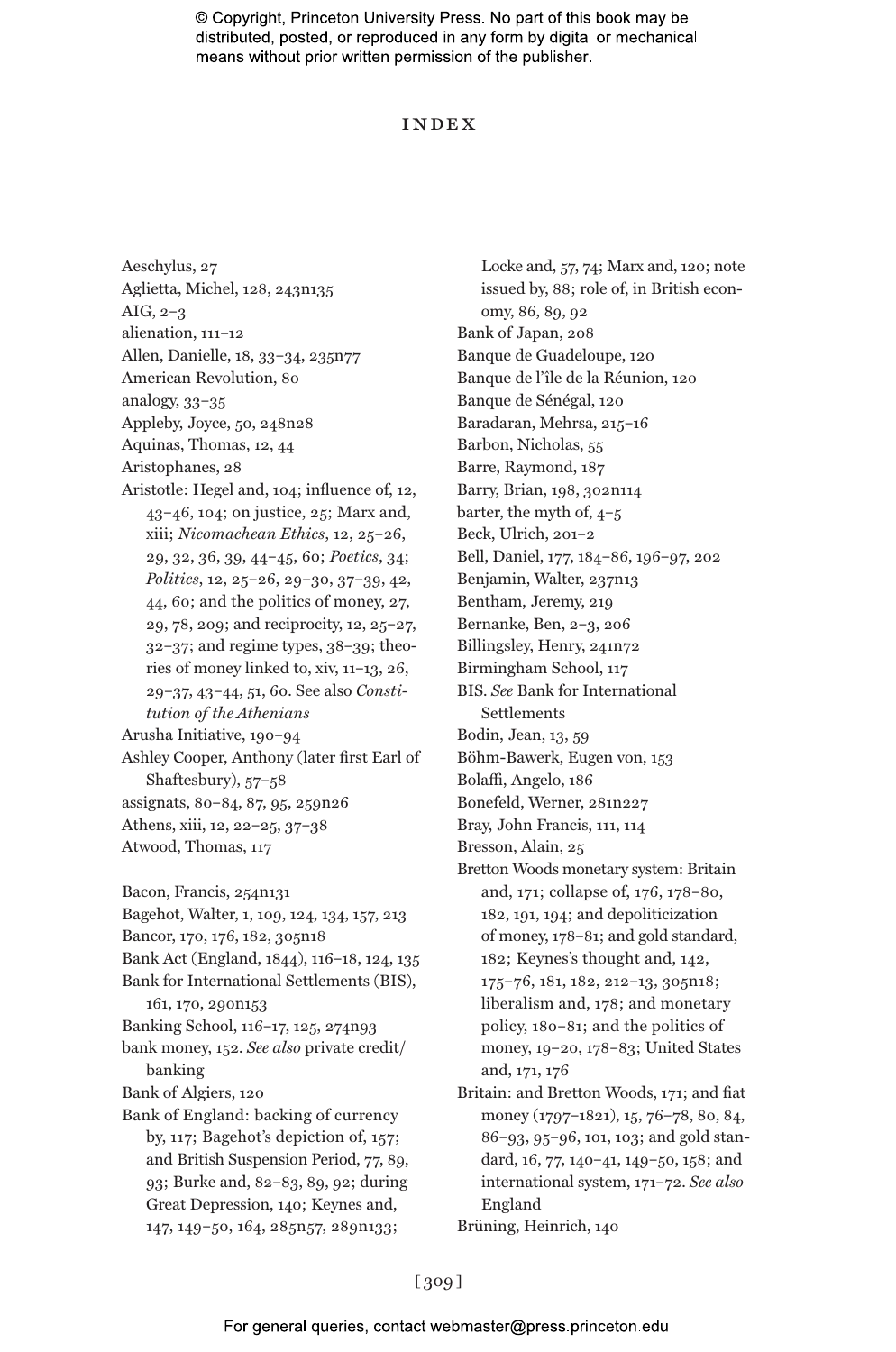© Copyright, Princeton University Press. No part of this book may be distributed, posted, or reproduced in any form by digital or mechanical means without prior written permission of the publisher. [ 310 ] index

bullion: Coinage Crisis and, 56; colonial inflow of, 13, 95; India and, 144; Locke and, 50–51; in mid-nineteenth century Britain, 117; Panic of 1857 and, 122–23; Suspension Period and, 86, 95, 101; trade and, 60, 95

Bundesbank, 186–87

Burke, Edmund, 76, 81–83, 89, 92–93, 144, 147, 263n74; *First Letter on a Regicide Peace*, 92; *Reflections on the Revolution in France*, 81–82; *Third Letter on a Regicide Peace*, 93 Burns, Arthur, 302n106

Callinicos, Alex, 116

capitalism: central banks' role in, 216–17; credit linked to, 112–13; Keynes and, 166; Locke's relationship to, 73; Marx's critique of, 16, 112–13, 125–35; money's role in, 9, 14, 16, 107–8, 125–38; Panic of 1857 and, 124; state intervention and, 183–86

Carlyle, Thomas, 76

Carter, Jimmy, 184, 193–94

*Central America* (steamer), 106

central banks: in capitalist system, 216–17; democratic role of, xvi, 217; and depoliticization of money, 193, 195, 197; and digital currency, 307n36; in global financial structure, 3, 161, 170, 173; independence of, 217–18, 295n11; and the international system, 3, 161, 170, 173, 206, 208, 211; Keynes and, xiii, 155–56, 163–64, 170, 173, 290n149; Marx and Engels and, 115–16, 119; modern, 89; and monetary policy, 213–14; political perspective on, xvi, 2–3, 6, 21, 202, 216–17; power of, 2–3, 6, 14, 202, 205, 208–9, 211, 215, 217; Rawls and, 296n17; secrecy of operations of, 149, 180, 195, 197, 218, 307n40; and sound money, 17; the state's relationship to, 208–9; and the 2008 global financial crisis, 206–8. *See also* Bank of England Chambers, Samuel, 128, 278n170

chartalism, 5, 151–52 Child, Josiah, 58 Churchill, Winston, 149–50, 157, 165, 285n62, 286n66

Cohen, G. A., 178

coinage: in Athens and other Greek citystates, 12, 22–25, 37–38; in England circa 1700, 8, 47–50, 52–57, 67–72; etymology of Greek term for, 27–29; history of,  $23, 42$ ; rights of,  $13$ ; significance of, 23–25. *See also* recoinage Coinage Crisis, 8, 47–49, 53–57, 67–72, 92 coin clipping, 47–49, 53, 55–56, 67, 71, 248n32 Cold War, 204 collective confidence, 27–28 colonialism, 13, 15, 52, 62, 70, 80, 120, 144 colonization of the lifeworld, 20, 199, 201 commerce and trade: Fichte on closure of international, 80, 94–104, 187; monetary policy in relation to, 56, 57–58, 60; monetary standards linked to, 58, 97; money's role in, 83–85 commodification, 20–21, 50, 126, 180, 200–201, 220 commodity theories of money, 4–5, 10, 12, 21, 29, 108, 109, 130–33, 152–53 communitarianism, 178, 200 confidence. *See* collective confidence; trust Congress of Vienna, 16 Connally, John, 182 conservatism, 17, 164 Constant, Benjamin, 104, 268n148 constitutional status of money: approaches to, 16–17, 142–43, 211; central banks and, 6; Christine Desan and, 6, 16, 128, 213; Fichte and, 16–17, 94, 100–101, 142–43; Hayek and, 177; international system and, 170–71; Keynes and, 16–17, 142–43, 156–57, 173–74; Locke and, 15, 16–17, 142–43; modern state and, 6; Weber and, 6, 152 *Constitution of the Athenians* (pseudo-Aristotle), xiii, 37 conventionalism. *See* nominalist/ conventionalist conception of money cosmopolitanism, 142 counterfeiting and forgery, 24, 68, 89, 221–22, 262n66, 263n67 country banks, 88–89 COVID-19, xv, 1, 3, 202, 203, 207–8 credit: creation of, 152, 154–56; fictitious nature of, 79, 124, 219; history of money and, 5; international crisis in (Panic of 1857), 105–7, 122–25; Keynes and,

155–57; Locke and, 74; Marx and,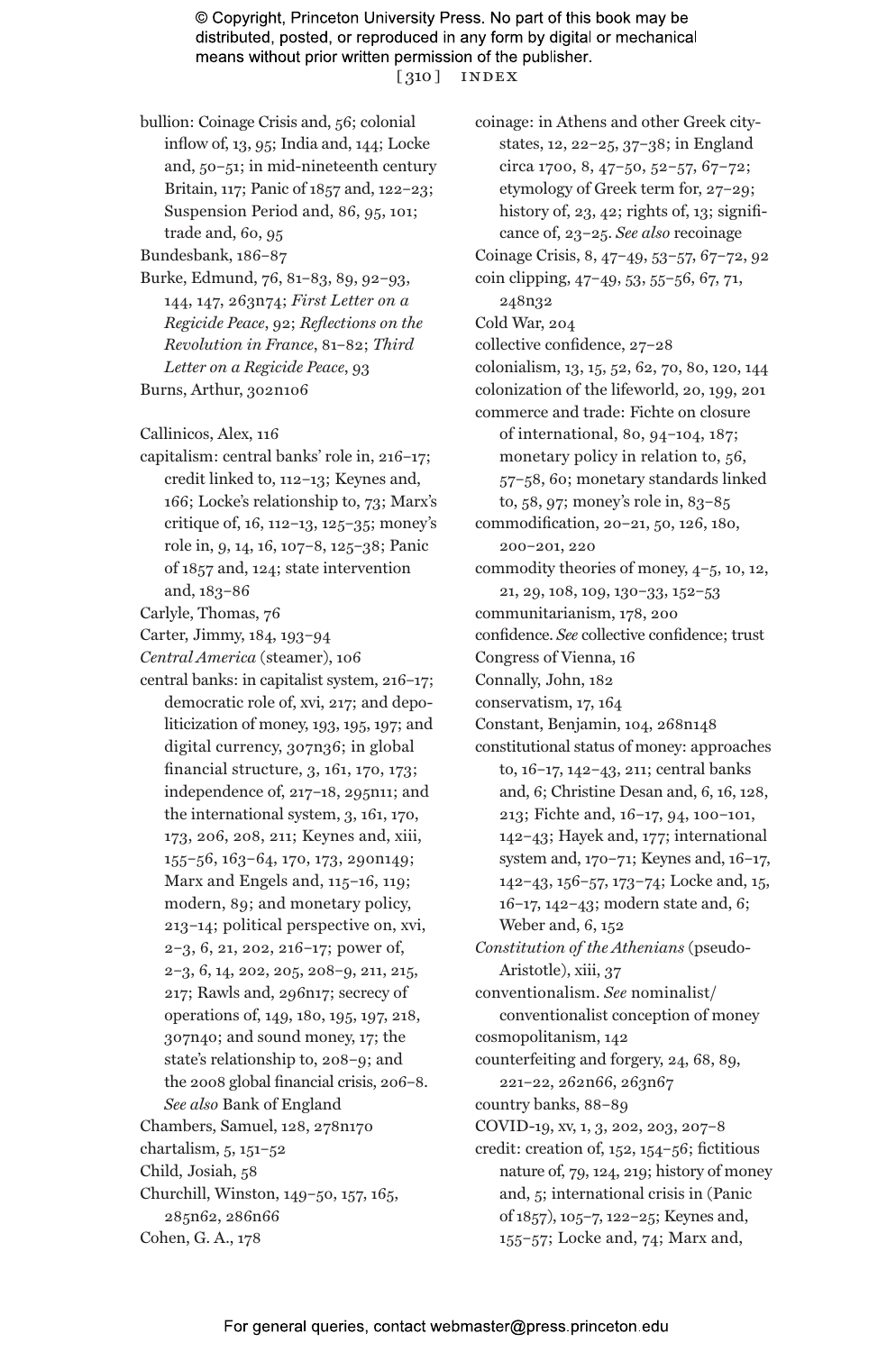© Copyright, Princeton University Press. No part of this book may be distributed, posted, or reproduced in any form by digital or mechanical means without prior written permission of the publisher. index [ 311 ]

112–13, 115–16, 134; monetary theories based on, 4–5, 10, 12, 86–93, 130, 152–53; Proudhon's critique of, 110–11; state vs. local/private systems of, 13–14; trust as basis of, 17. *See also* private credit; public credit *Creditanstalt* (Austria), 139 Crédit Mobilier, 120–22 Crimean War, 120 crises: historical/political role of, xiv; political theory of money in relation to, xiii–xiv, 10–18 Croesus, 23 Cruikshank, George, 91 cryptocurrencies, 3, 6, 211–12, 215, 306n29 currency. *See* money; political currency Currency School, 116–17, 274n89 Cynics, 28

*Danat Bank* (Germany), 140 Darimon, Alfred, 128–29 Davenant, Charles, 48, 55–56, 70 Dawson, Hannah, 64, 65, 254n122 debasements, 13, 15, 44, 190, 233n46 De Brunhoff, Susanne, 274n95, 281n223 deflation, 70, 145

democracy: central banks and, xvi, 217; and depoliticization of money, xv, 18–19, 180, 194, 196–203, 211, 214; economic crises of the 1970s and, 184–85; Keynesian money management and, 148–49, 202; money's role in, xv–xvii, 1, 3, 6–7, 20–21, 213–20

demonetization, 69, 95, 98, 128–29

demystification of money, 111, 118, 126–27, 137, 192, 218–20

depoliticization of money: during Bretton Woods and after, 178–81; cryptocurrencies and, 212; as deflection of responsibility by policymakers, 185–86, 191, 193–97, 202–3; democracy and, xv, 18–19, 180, 194, 196–203, 211, 214; economic crises of the 1970s and, 186–87, 194; Hayek and, 189–90, 192–93; historical roots of, 178–80; IMF and, 192; inflation linked to, 179–80, 193–94, 198, 200–201; in international system, 193–95; justifications of, 100, 204–5; Keynes and, 9–10, 143, 158, 169, 173–75; liberalism and, 201; Locke and, 8, 9, 15, 44, 50–52, 63,

71–75, 100, 178–79, 209; Marx and, 9, 179; misconception of, xv; neoliberalism and, 1, 19–20, 185; Nobel Prize in Economics and, 203–4; as political strategy, x, xv, 18–19, 73, 192, 201–2, 203, 211, 214; Rawls and, 181; as traditional standpoint, xvi, 1, 18. *See also* politics of monetary depoliticization; politics/political theory of money Desan, Christine, 6, 16, 73, 128, 133, 213, 229n19, 234n56, 234n60, 248n29 desires, money in relation to, 30–31, 36–37, 41, 42, 59–61 Diem project, 212 digital-payment systems, 211–12, 307n36 Diogenes of Sinope, 28 discipline, economic, 143, 169, 171, 180, 185, 190, 193–94, 196–97, 202–3 disinflation, 20, 180, 185, 193–96, 198, 200–203 Disraeli, Benjamin, 124 dollar, US, 171, 176, 182, 186, 192–93, 206–7, 211–12, 221 dollarization, 215, 306n29 Dornbusch, Rudi, 19, 206, 236n80

Dunn, John, 71, 256n154 *Economica* (journal), 153

*The Economic Journal* (journal), 229n18, 283n28, 286n85, 287n100 *The Economist* (newspaper), 120, 124, 161 El Salvador, 306n29 employment/unemployment: economic crises of the 1970s and, 183, 189–90, 195, 196; Keynes and, 139, 149–50, 162, 164–65

Engels, Friedrich, 105–6, 115, 118–20, 126, 133–35, 275n113

England, monetary crisis and recoinage in, 47–50, 52–57, 67–72, 92. *See also* Britain

Enlightenment, 80

Euclid 33, 241n72

Eurodollars, 191, 228n8, 300n83

Evelyn, John, 53

Exclusion Crisis, 58

experimentation, monetary, 77–78, 80, 87–88, 93, 95, 102, 160–61, 262n61

experts, in money management, 143, 148, 192, 193, 194–95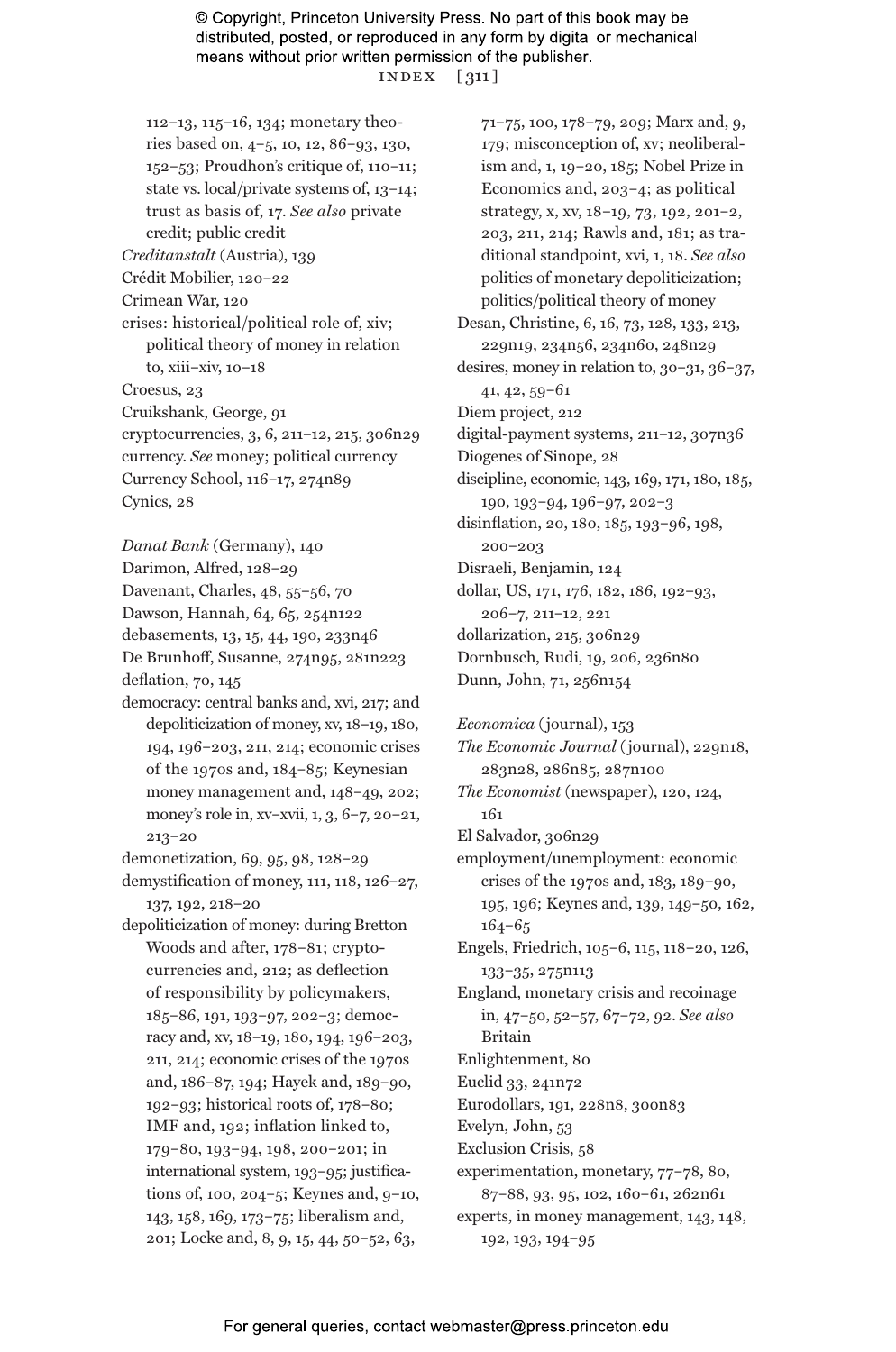© Copyright, Princeton University Press. No part of this book may be distributed, posted, or reproduced in any form by digital or mechanical means without prior written permission of the publisher. [ 312 ] index

Facebook, 212

faith. *See* trust

Federal Reserve (United States), 2–3, 146, 182, 193–95, 206, 208, 211, 216, 218, 295n11, 301n103

fiat money: in Britain (1797–1821), 76–78, 86–93, 101; criticisms and suspicions of, 16; depoliticization of, 180, 194–95, 205; Fichte and, 78, 80, 94–104; Keynes and, 155, 168, 175; floating (1970s), 193, 194; Locke and, 50–52, 70, 72; in nominalist monetary regimes, 50; time in relation to, xiv. *See also* paper money

- Fichte, Johann Gottlieb: and British Suspension Period, 78; *The Closed Commercial State*, 94, 96–97, 101; and constitutional status of money, 16–17, 94, 100–101, 142–43; *Foundations of Natural Right*, 96, 97; and international politics, 80, 94–95, 142; Marx and, 135–36; and money's role in the state, 8–9, 16–17, 80, 94–104, 142, 187; as precursor of Keynes, 100, 159, 173; and public credit, 80; on rationality of fiat money, 15, 80, 94, 96–102; theory of money of, 15–16
- financial crisis (2008). *See* global financial crisis (2008)
- financialization, 20, 73, 205
- Financial Revolution, 14, 50, 73
- Finley, Moses, 24, 241n76
- fintech, 6

First International Working Men's Association, 126

- fiscal policy, Keynes and, 163–66, 173
- Ford, Gerald, 183

forgery. *See* counterfeiting and forgery Foucault, Michel, 40, 187

- 
- France: debasements of currency in fourteenth century, 13; and economic crisis of 1970s, 187; issuance of assignats by, 80–84, 87, 95, 259n26, 262n66; and Law's 1720s Mississippi scheme, 87, 95; Marx's familiarity with political economy of, 120–23;

and Nine Years' War, 53–54 Frank, Jill, 33, 240n61, 241n80 French Revolution, 80–83 Friedman, Milton, 194, 301n96 friendship, 36, 39

Fullarton, John, 116–17

Galbraith, John Kenneth, 101, 181, 296n13 Ganilh, Charles, 268n148 Geithner, Timothy, 207 Gentz, Friedrich von, 94 George III, King of England, 76 German Historical School, 152 Germany: economic crisis of 1970s in, 186–87, 298n53; during Great Depression, 139–40 Gillray, James, 89, 90 Girard, René, 243n135 Giscard d'Estaing, Valéry, 187 global financial crisis (2008), xv, 1, 202, 203, 205, 206–8 Global North, 192, 202 Global South, 183, 191 Glorious Revolution, 47, 52, 73 Goethe, Johann Wolfgang von, 76; *Das Mährchen*, 268n140; *Faust*, 102 gold: British suspension of, 15, 77–78, 86–93, 103; demonetization of, 128–29; India and, 144; mid-nineteenth century discoveries of, 123; Proudhon's critique of, 110, 113 gold standard: Bretton Woods and, 182; Britain's use of, 16, 77, 140–41, 149–50, 158; during Great Depression, 140–41, 158; Hayek and, 190; and the international economy, 142, 145–46; Keynes and, 8, 9, 17–18, 103, 140–41, 143–47, 156, 158, 161–62, 166, 168–69, 171, 174; Marx and, 108; rationale for, 17, 51, 95; United States and, 141, 143, 146, 170, 182, 290n147; World War I and, 144–45. *See also* monetary standard Gramsci, Antonio, 3–4, 229n11 Great Depression, 139–40, 158 Great Inflation (1970s), 179–80, 202 Great Moderation, 204–5

Greenspan, Alan, 218

Grewal, David, 230n22

Grotius, Hugo, 251n78, 252n92

Habermas, Jürgen, 20, 178, 180, 183–86, 195–202, 298n53; *Between Facts and Norms*, 199; *Legitimation Crisis*, 183; *Theory of Communicative Action*, 199. *See also* colonization of the lifeworld Hawtrey, Ralph George, 287n101 Hayek, Friedrich August, 153–54, 177–79, 187–90, 192–94, 202, 203–4, 295n4,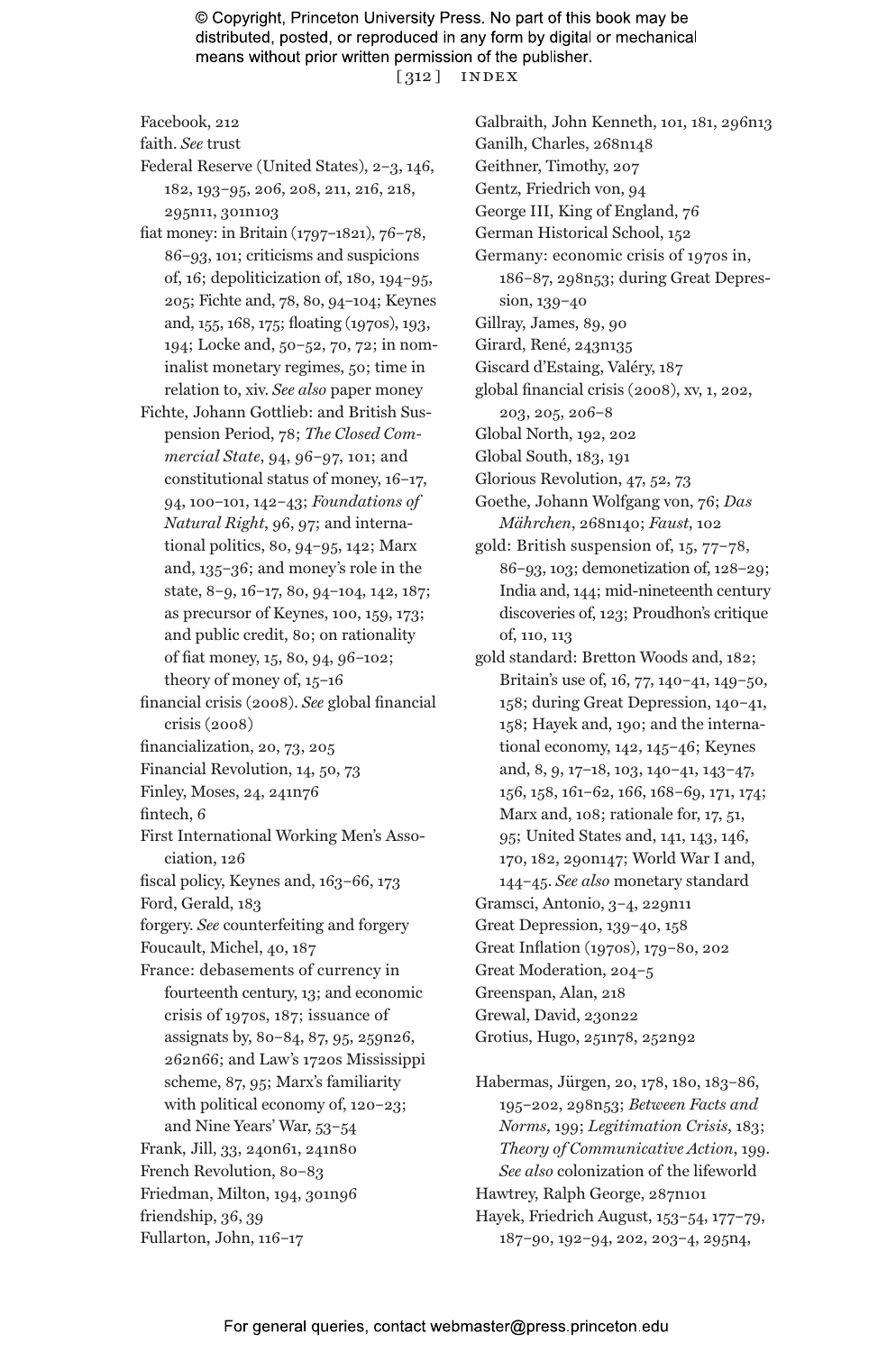© Copyright, Princeton University Press. No part of this book may be distributed, posted, or reproduced in any form by digital or mechanical means without prior written permission of the publisher. index [ 313 ]

298n62, 301n99; *The Constitution of Liberty*, 177; *The Denationalization of Money*, 189–90; *Prices and Production*, 153; *The Road to Serfdom*, 177, 189 Hegel, G.W.F., 102, 103–4, 118, 151, 182; *Philosophy of Right*, 103 Heilperin, Michael, 159, 289n141 Helleiner, Eric, 210, 228n4, 231n29, 294n214, 300n92 Herodotus, 27–28 Hirschman, Albert, 10, 45–46, 183, 231n33, 245n157, 297n29 Hobbes, Thomas, 17, 59, 64, 71, 99, 235n74, 254n131, 267n121 Hobsbawm, Eric, 144 Hodges, James, 74 Hone, William, 91 Hont, Istvan, 61, 252nn93–94, 258n14, 261n47 Hoover, Herbert, 139 Houblou, John, 57 Hubbard, John Gellibrand, 116 Hume, David, 79, 82, 85, 258n14 hyperinflation, xiii, 83, 183

- Hythloday, Raphael, 43
- IMF. *See* International Monetary Fund

India, 74, 107, 144, 183, 232n39, 283n28, 305n18

inflation: in British Suspension Period, 93; depoliticization of money linked to, 179–80, 193–94, 198, 200–201; global financial crisis of 2008 and, 205; Hayek and, 177, 188–90, 193, 202; in 1970s, 177, 179–80, 183, 185–87, 189–90, 193–94; World War I and, 144–45. *See also* deflation; disinflation; hyperinflation

Ingham, Geoffrey, 108, 128, 130–31, 229n19, 232n34

- Innes, Mitchell, 287n100
- interest rate, 57, 93, 118–19, 155, 163, 166–68

International Clearing Union, 142, 166, 168–70, 175–76

- International Monetary Fund (IMF), 172, 176, 182, 191–92, 208, 293n211, 299n76, 300n81
- international system: after Bretton Woods collapse, 179; central banking in, 3, 161, 170, 173, 206, 208, 211; currency for, 168–71; depoliticization of money

in, 193–95; economic crisis of 1970s, 182–83; Fichte on political consequences of, 80, 94–95; gold standard and, 142, 145–46; Keynes and, 141–42, 159–63, 166–76, 282n19; Marx and, 105–7, 135–36, 142; mid-nineteenth century crisis in, 106, 122–25; monetary management in, 159, 161–62; monetary policies and, 80; and monetary reform, 190–92, 212; money in, 211; private money in, 193; United States and, 170–72, 182, 293n204, 293n211, 300n81; welfarism and, 188. *See also* Bretton Woods system

intrinsic value, of money, 51, 55, 56, 58, 66, 70, 72, 75, 114

investment, Keynes and the socialization of, 163–66

Jacobites, 53

- Jamaica, 190–91
- James, Duke of York, 58
- James, Harold, 298n49, 300n83
- Jameson, Fredric, 43
- justice: Aristotle on, 25; distributive vs. corrective, 32; Fichte and, 15; Locke and,  $14-15$ ; money in relation to,  $7-8$ , 12, 18, 27, 178, 201; political, 33–35, 239n44; Rawls and, 178, 181; reciprocity and, 25–27, 32–33. *See also* social justice

Kahn, Alfred, 193

Kant, Immanuel, 81, 83–86, 93, 94, 102, 142, 262n59; *Rechtslehre*, 83, 85, 98

Kaye, Otis, *Heart of the Matter*, 221–22

Kellogg, Edward, 109

Kennedy, John F., 182

Keynes, John Maynard: and the ancients, xiii, 43; and Bretton Woods, 142, 175–76, 181, 182, 212–13, 305n18; comments on money, xiii, xiv, 4; and constitutional status of money, 16–17, 142–43, 156–57, 173–74; criticisms of, 153–54, 202; and democracy, 148–49, 202; and depoliticization of money, 143, 158, 169, 173–75; and domestic policy, 141, 159–60, 162–68, 175–76; *The Economic Consequences of the Peace*, 143, 145, 159; and employment/unemployment, 139, 149–50, 162, 164–65; and English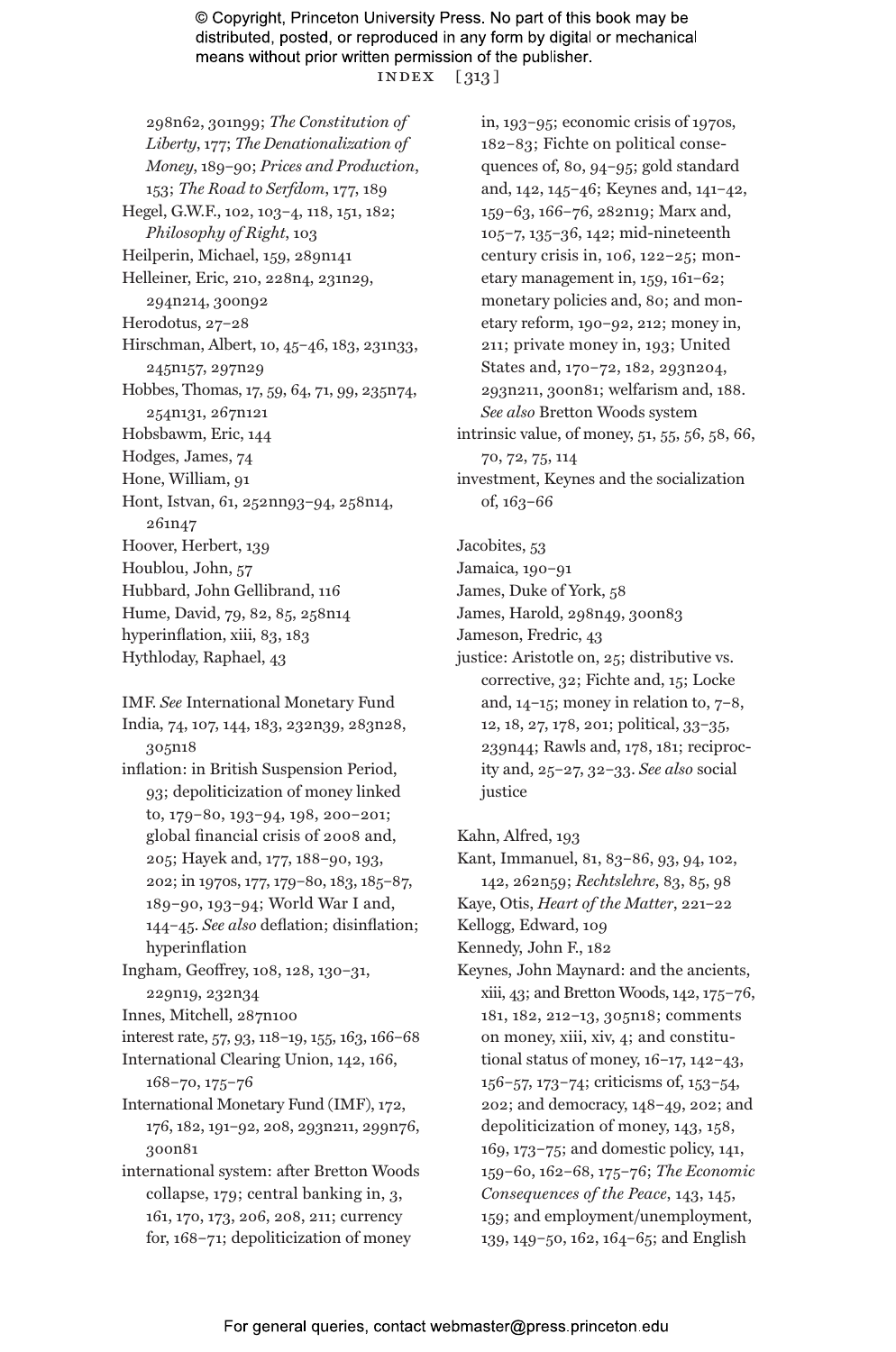© Copyright, Princeton University Press. No part of this book may be distributed, posted, or reproduced in any form by digital or mechanical means without prior written permission of the publisher. [ 314 ] index

Keynes, John Maynard (*continued*) Coinage Crisis, 8; *Essays in Persuasion*, 140, 158; Fichte as precursor of, 100, 159, 173; and fiscal policy, 163–66, 173; *The General Theory of Employment, Interest and Money*, 143, 163–68, 173, 175, 292n184; and gold standard, 8, 9, 17–18, 103, 140–41, 143–47, 156, 158, 161–62, 166, 168–69, 171, 174; and the Great Depression, 139–40; Hayek and, 153–54, 177, 188, 202; and India, 144; *Indian Currency and Finance*, 144; and the International Clearing Union, 142, 166, 168–70, 175–76; and the international system, 141–42, 159–63, 166–76, 282n19; and liberalism, 147–48, 158–60, 165–66; and Locke, 8, 167–68; and monetary management, 10, 141–50, 154–66, 172–73, 175; and monetary policy, 10, 143, 149–50, 163–66, 173; and monetary reform, xiii, 10, 155–58, 160; and monetary stability, 141, 144–46; "The Monetary Theory of Production," 164; "National Self-Sufficiency," 160, 166–67; and the politics of money, 9, 142–43, 169, 174; and sound money, 268n144; suppression of theories of, 20; theory of money of, 9–10, 18, 150–58, 164–65, 173–74; *Tract on Monetary Reform*, xiii, 146–47, 150, 156, 172–73; *A Treatise on Money*, 141, 150–58, 161, 163–65, 168, 170, 173 Keynesianism, 20, 159, 175, 177, 189, 202, 282n18, 290n143, 299n66

Kindleberger, Charles, 106, 123, 269n6 King, Lord, 50

King, Martin Luther, Jr., 206, 304n2

Kirshner, Jonathan, 230n29, 231n32, 291n161

Knapp, Georg Friedrich, 151–52, 287n92 Krippner, Greta, 197, 301n103, 302n109 Kurke, Leslie, 37–38

labor: crystallizations of, into commodities and money, 132; money as stored, 16, 62–63, 83–84, 98, 113–14; value in relation to, 108, 113–14, 126–27, 129, 131–32 labor money, 110–11, 115, 128

laissez-faire economics, 52, 143–44, 147, 158, 197 Lane, Melissa, 42 language, money compared to, 6, 17, 40, 51, 63–67, 102–3, 218 Lasalle, Ferdinand, 107 law: etymology of Greek term for, 27–28; money in relation to, 27, 41. *See also* justice Law, John, 87, 95 legitimacy, political, 6–7, 10, 143, 183–86, 196–97, 202, 213–14 Lehman Brothers, 206 Lenin, Vladimir, 145 liberalism: and depoliticization of money, 201; and the economy, 75, 165–66; Hayek and, 177–78; Keynes and, 147–48, 158–60, 165–66; Locke and, 49–50, 52, 295n4; paradox of money in, 78; Walzer and, 200. *See also* neoliberalism; ordoliberalism libertarianism, 198 Libra project, 212 Lindblom, Charles, 186, 198 Locke, John: and Aristotle, 8; and the constitutional status of money, 15, 16–17, 142–43; and depoliticization of money, 8, 9, 15, 44, 50-52, 63, 71-75, 100, 178–79, 209; and English Coinage Crisis, 47–50, 54–57, 67–72; *Essay Concerning Human Understanding*, 48, 50, 63, 65, 71; *Further Considerations concerning Raising the Value of Money*, 48–49, 55, 74; Hayek and, 190; influence of, 73–74, 257n166; and international politics, 142; Kant and, 83–84; Keynes and, 8, 167–68; language compared to money by, 63–67; *Letter Concerning Toleration*, 72; and liberalism, 49–50, 52, 295n4; Marx and, 8, 50, 114–15, 130; and monetary stability, 47–52, 56–58, 65, 68, 70–72;

and money as a constitutional project, 15, 15–17; and nominalist conception of money, 50–51, 63, 72, 74–75; and the politics of money, 73–75, 78, 179, 248n27; on prepolitical to political transition of societies, 61–62; and property, 49, 59, 61–62, 72; and Pufendorf, 61–62, 251n81, 252n94; *Second*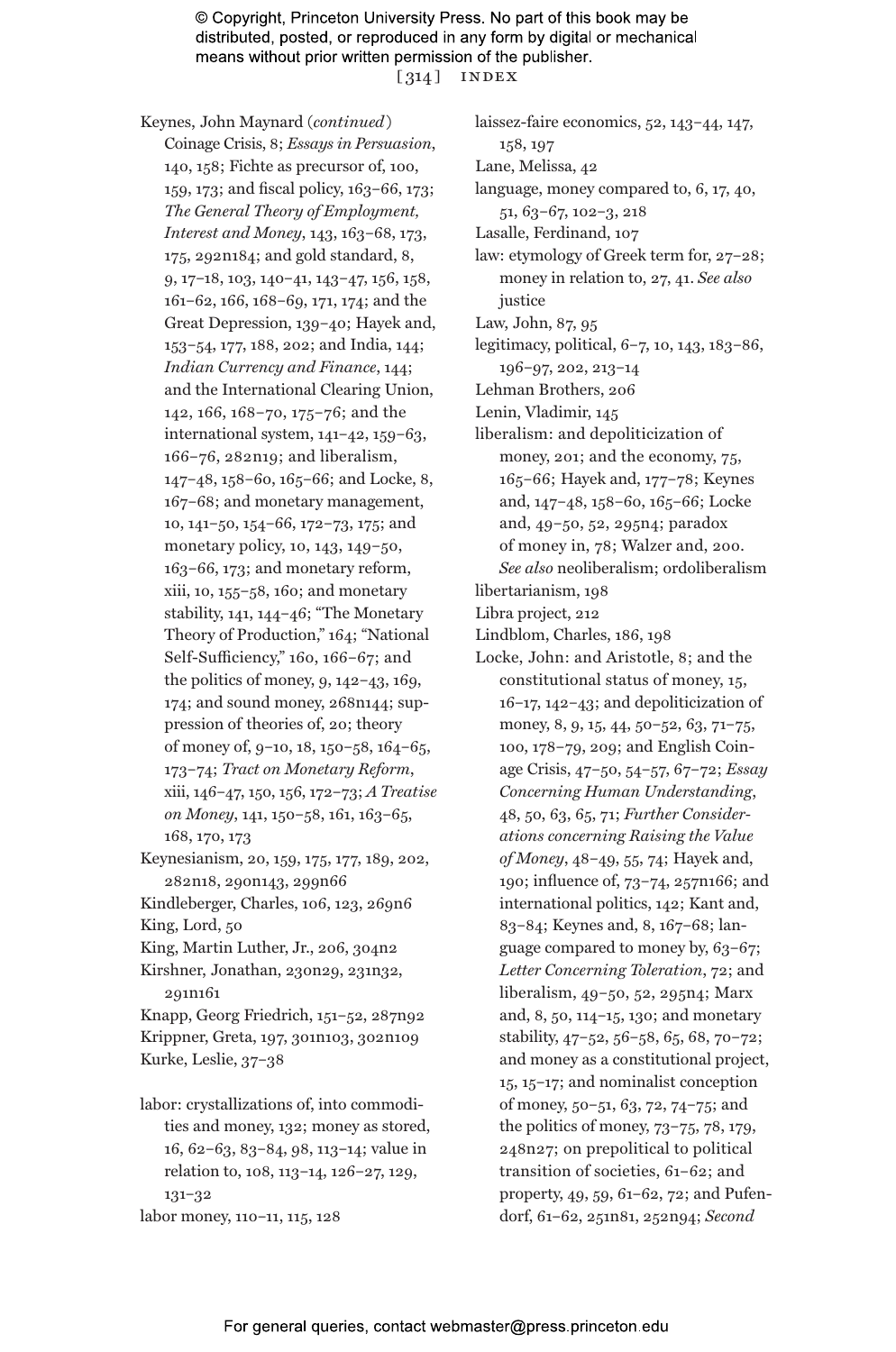© Copyright, Princeton University Press. No part of this book may be distributed, posted, or reproduced in any form by digital or mechanical means without prior written permission of the publisher. index [ 315 ]

- *Treatise*, 49, 58–59, 61, 63, 72; theory of money of, 14–15, 17, 31, 49–52, 57–75; *Thoughts Concerning Education*, 48; and trust, 15, 17, 67–72, 92, 256n158; *Two Tracts*, 58; *Two Treatises of Government*, 50, 71 London School of Economics (LSE), 153–54 Louis XIV, King of France, 53 Lowndes, William, 55–57, 67, 249n51 Lukács, Georg, 199
- Macaulay, Thomas Babington, 50, 53, 73 MacDonald, Ramsay, 140
- Macmillan Committee on Finance and Industry, 140, 153, 164, 286n79
- Macpherson, C. B., 73
- macroeconomics, 148, 159, 163, 173
- Manley, Michael, 190
- the market, 4–5, 9, 30, 41, 50–51, 70, 93, 109, 151, 168, 177, 183, 185–86, 189, 196–97, 199.
- Marshall, Alfred, 150
- Martin, Felix, 257n164
- Martinique Bank, 120
- Marx, Karl, 105; and alienation, 111–12; and the ancients, xiii, 8; *Capital*, xiii, 50, 107, 109, 117, 126–36; *The Communist Manifesto*, 16, 115; *Contribution to the Critique of Political Economy*, 117, 120, 122, 125–26, 130; critique of credit by, 112; critique of money under capitalism by, 16; critique of Proudhon by, 107–9, 112–18, 125–26, 128–29, 271n32; critiques of, 108; "Demands of the Communist Party in Germany," 115; and depoliticization of money, 9, 179; *Economic and Philosophical Manuscripts*, 112, 113; Engels and, 105; and English Coinage Crisis, 8; *Grundrisse*, 125–26, 128, 133; and the international system, 105–7, 135–36, 142; journalism career of, 107, 119–21, 123–24, 275n113, 275n114, 275n117; and Locke, 8, 50, 114–15, 130; London Notebooks, 116, 117; and monetary management, 108–9, 119, 135, 137; and monetary policy, 107–9, 119, 137–38, 154; and monetary reform, 108–9, 112–18, 128–29, 135–38; and money's role in capitalism, 9, 16, 107–8; *Paris*

*Manuscripts*, 200; and the politics of money, 107–9, 127–38, 179, 197, 199, 201; *The Poverty of Philosophy*, 113; on revolution and economic crisis, 105–6, 119–20, 122; and Sophocles's *Antigone*, 40; study of political economy by, 107, 111–12, 114, 117, 119–20, 128, 269n15; theory of money of, 113–18, 126, 128–35; value theory of, 126–35 Marxism, 73, 136–37 Mehrling, Perry, 274n93 Meister, Robert, 307n37 mercantilism, 167–68 Mercier, Louis-Sébastien, 259n20 metallism, 51–52, 73, 96–99, 108 Metropolitan Museum of Art (New York), 221 Midas, 42, 89–90 Mill, James, 111 Mill, John Stuart, 116–17 Millett, Paul, 38 MMT. *See* Modern Monetary Theory modernity, 77-79 Modern Monetary Theory (MMT), 3, 9, 229n20 modern money: Bretton Woods collapse and, 179; capitalism and, 133; hierarchy of, 3, 6, 14; and international politics, 142; Keynes and, 141; Locke's relationship to, 73; private dimensions of, 14, 16–17, 214–15; the state and, 9, 13–14, 16–17, 138, 142, 146–48, 152 Molyneux, William, 47, 52 monetary imagination, 1, 3, 9, 77–78, 141, 180, 209 monetary management: in Germany in 1970s, 186–87; international, 159, 161–62; Keynes and, 10, 141–50, 154–66, 172–73, 175; Marx and Engels and, 108–9, 119, 135, 137; in 1970s, 184 monetary policy: beneficiaries of, 213; Bretton Woods and, 180–81; central banks' role in, 213–14; commerce and trade in relation to, 56, 57–58, 60; Federal Reserve and, 194–95; in Fichte's rational state, 100; Hayek and, 154, 188–89; and the international economy, 80; Keynes and, 10, 143, 149–50, 163–66, 173; Marx and, 107–9, 119,

137–38, 154; neoliberal, 19–20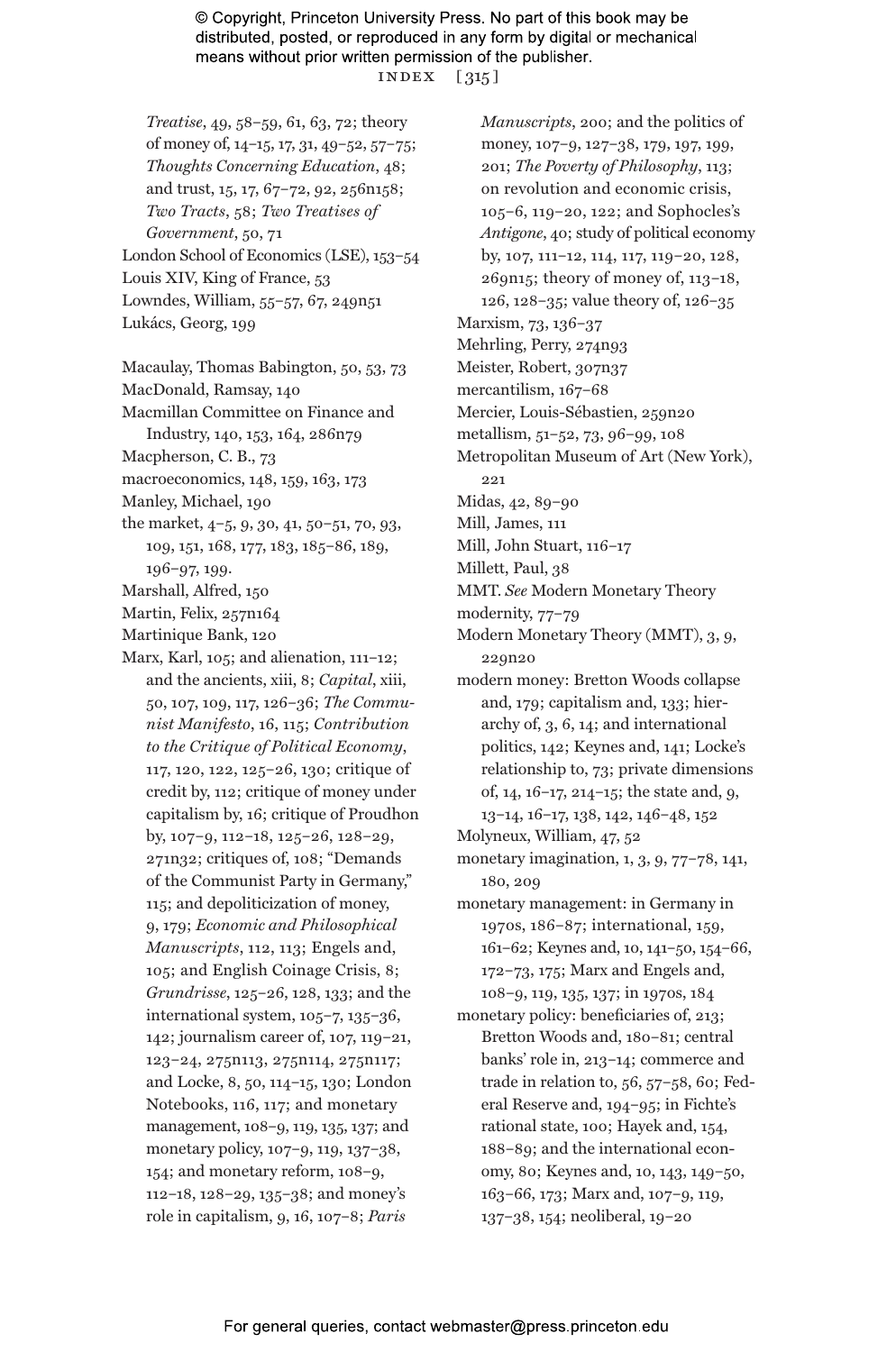© Copyright, Princeton University Press. No part of this book may be distributed, posted, or reproduced in any form by digital or mechanical means without prior written permission of the publisher. [ 316 ] index

- monetary reform: international, 190–92, 212; Keynes and, xiii, 10, 155–58, 160; Marx's critique of, 108–9, 112–18, 128–29, 135–38; in nineteenth century, 16; Proudhon and, 9, 16, 108–16
- monetary stability: Hayek and, 178; Keynes and, 141, 144–46; Locke and, 47–52, 56–58, 65, 68, 70–72
- monetary standard: Bretton Woods collapse and, 179; English, 249n51; Locke and, 50, 52, 56–57, 68, 70–72; politics as factor in, 7–8; sovereign's role in, 12; trade and, 58, 97. *See also* gold standard; sound money
- money: ambiguous/paradoxical character of, 4, 6, 12–13, 19, 26, 30–32, 37–41, 43–45, 78, 84–85, 174; in Athens, xiii; commodity theories of, 4–5, 10, 12, 21, 29, 108, 109, 130–33, 152–53; credit theories of, 4–5, 10, 12, 86–93, 130, 152–53; criticisms and suspicions of, 30–32, 39–43; democratic role of, xv–xvii, 1, 3, 6–7, 20–21, 213–20; demystification of, 111, 118, 126–27, 137, 192, 218–20; desires in relation to, 30–31, 36–37, 41, 42, 59–61; etymology of Greek term for, 31; force/violence as basis of, 5, 40; formal character of, 84–85; future of, 211–13, 218–20; global character of, 211; history of, 1, 4; intrinsic value of, 51, 55, 56, 58, 66, 70, 72, 75, 114; justice in relation to, 7–8, 12, 18, 27, 178, 201; language compared to, 63–67; law in relation to, 27, 41; naturalistic illusion about, 2, 9, 10, 18, 19, 50, 63, 74, 144, 174; nature of, 11, 150; neutrality of, 1–5, 19, 21, 109, 128, 164, 209; origins ("just so" stories) of, 4–5; physical tokens of, 4; in political communities, 12–13, 26–27, 34–35, 37–45; as political currency, 1–2, 5–8, 213; privatization of, 189–90, 193, 212, 214–15; as a public good, 14, 16, 109, 157, 208, 212–14; purpose of, 11; reciprocity in exchanges of, 25, 33, 35–38; and the social contract, 17; as a social relation, 5, 105, 108, 114, 132; sovereign's role in, 12–13, 44, 52, 58–59, 70, 114; states' role in, 3; status of, 4; as stored labor power,  $16, 62-63$ , 83–84, 98, 113–14; theories of, 10–11;

time in relation to, xiv; wealth in relation to, 25–27, 29–31, 41–42. *See also* constitutional status of money; fiat money; labor money; modern money; nominalist/conventionalist conception of money; paper money; political currency; politics/political theory of money; sound money money of account, 150–51

morality: international welfarism and, 188; linguistic clarity linked to, 64–65; monetary policy and, 149–50; money as threat to, 31, 44–45, 201; money's role in personal and social exchange linked to, 36–37, 41–42, 85, 96. *See also* trust More, Thomas, *Utopia*, 43, 169

- Morgenthau, Henry, 171 Morrison, James, 292n184
- Müller, Adam, 102
- Myrdal, Gunnar, 188, 194, 203–4

Nakhimovsky, Isaac, 94, 95, 100, 264n90 Napoleonic Wars, 8, 15, 76–78, 103–4, 117, 144, 158 Napoleon III, King of France, 121 nationalization of credit, 115, 155–57 neoclassical economics, 165, 167 neoliberalism: and depoliticization of money, 1, 19–20, 185; neutrality of money as theory in, 3; and the politics of money, 196–97 neo-mercantilism, 167–68 New International Economic Order (NIEO), 179, 183, 188, 190, 192 Newland, Abraham, 88 New Marx Reading, 128 Newton, Isaac, 48, 56, 68, 254n130, 258n6 *New-York Tribune* (newspaper), 107, 119–20, 123–24, 275n113 NIEO. *See* New International Economic Order Nine Years' War (1688–97), 53–54 Nixon, Richard, 182 Nobel, Alfred, 203 Nobel Prize in Economics, 177, 187–88, 203–4 nominalist/conventionalist conception of money: in ancient Greece, 28; Aristotle and, 12, 30, 34, 43–44, 60, 78; English monetary crisis and,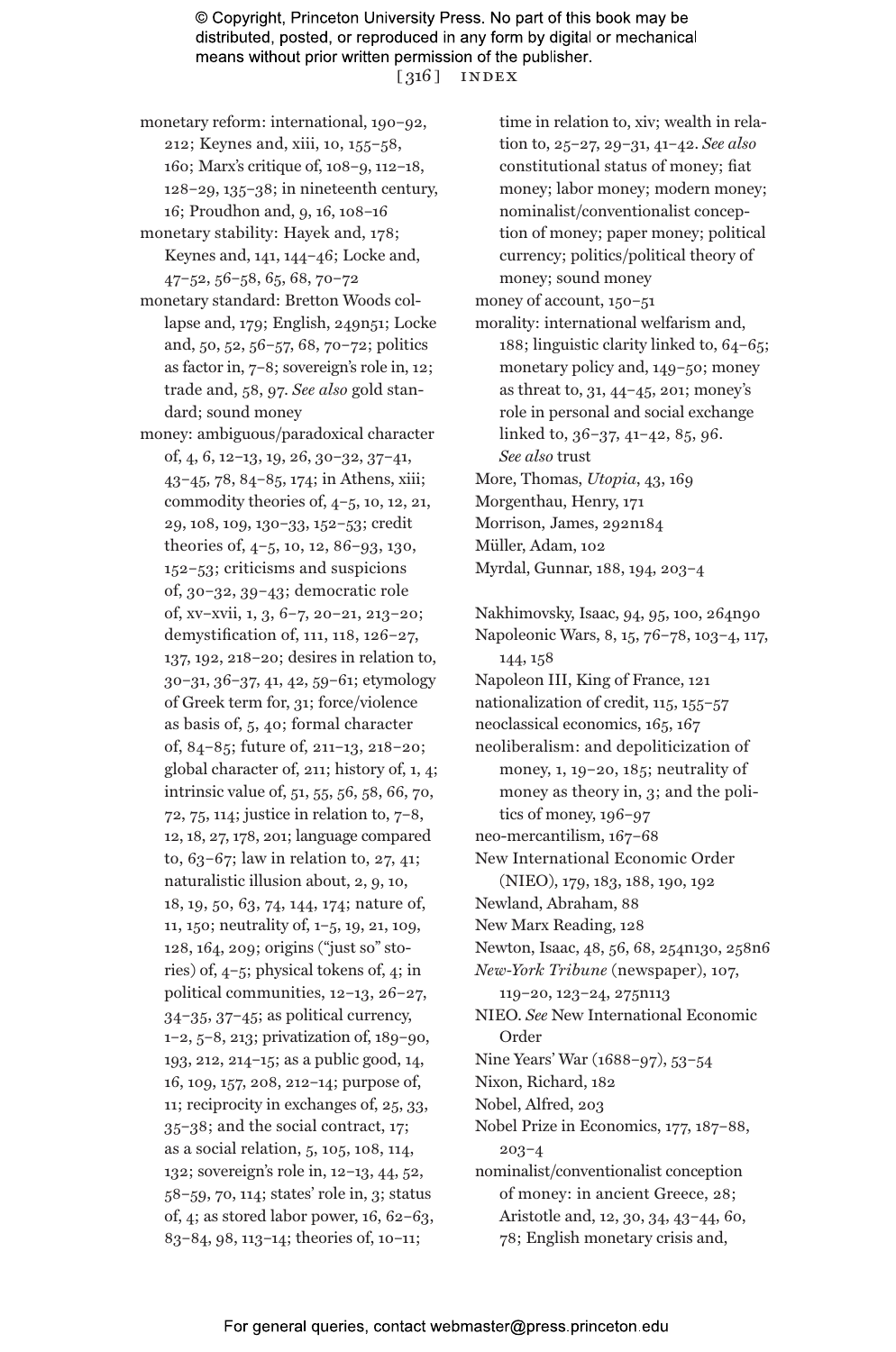© Copyright, Princeton University Press. No part of this book may be distributed, posted, or reproduced in any form by digital or mechanical means without prior written permission of the publisher. index [ 317 ]

50–51, 53–55; Fichte and, 99; Knapp and, 151–52; Locke and, 50–51, 58, 63, 72, 74–75, 78; premodern, 10–13, 55, 59–60, 66–67. *See also* opinion, money's dependence on Norman, Montagu, 140, 218 Novalis, 94 Nyerere, Julius, 190, 192

Ober, Josiah, 22 Occupy Wall Street, 207 OECD. *See* Organisation for Economic Co-operation and Development Ohio Life and Trust Company, 123 open-market operations, 155 opinion, money's dependence on, 66, 72, 74, 84, 98–100, 263n74. *See also* nominalist/conventionalist conception of money ordoliberalism, 187 Oresme, Nicolas, 13, 44 Organisation for Economic Co-operation and Development (OECD), 191 Organization of Arab Petroleum Exporting Countries (OPEC), 179, 183 Orléan, André, 243n135 Overend, Gurney & Co., 134 Owen, Robert, 109, 111, 114 owls, 22–23, 239n38

- Palmerston, Lord, 124
- Panic of 1857, 106, 122–25
- paper money: Burke on, 81–83; criticisms and suspicions of, 81–82, 98; experimentation in, 77–78, 80, 87, 93, 95, 102, 262n61; Fichte and, 96–98; French assignats, 80–83; French promissory notes (1720s), 87; Kant on, 83–86; Marx and, 113–16; political significance of, 80; Smith and, 261n47; warmaking linked to, 80
- Paulson, Hank, 206
- Peace of Ryswick, 70
- Peel, Robert, and Peel Act, 116–18, 124, 135
- People's Bank, 16, 111, 156
- Pereire, Émile and Isaac, 121, 275n121
- Peterloo massacre, 103
- Petty, William, 56–57
- philosophy: in Britain, 48; language's role in, 64; and modernity, 77–78; money's implications for, 24, 66, 78, 83, 94, 101–2

Pigou, Arthur Cecil, 150

- Pitkin, Hanna, 1
- Pitt, William, the Younger, 76–77, 92, 262n66
- Plato: *Apology*, 42; *Laws*, 31; *Republic*, 31, 42–43
- Pocock, J.G.A., 79, 81, 86, 258n14
- Polanyi, Karl, 16, 30, 50, 52, 145, 189, 197, 199, 262n62
- political communities: citizen relations in, 7, 33–34, 36, 231n31; domestic realm contrasted with, 26; money's role in, 12–13, 26–27, 34–35, 37–45; political currency as means of understanding the nature of, 12; reciprocity in, 6, 7, 17. *See also* the state
- political currency: Aristotle and, 12, 43, 45; as aspiration, xvi, 1, 7; concept of, 6–8, 73, 230n28; money as, xvi, 1–2, 5–8, 213; nature of political community linked to, 12
- politics of monetary depoliticization, xv, 44, 51, 70–73, 75, 180, 201–2, 204, 209
- politics/political theory of money: Aristotle and, 27, 29, 78, 209; in Athens and other Greek city-states, 22–25; during Bretton Woods and after, 19–20, 178–83, 190–205; British Suspension Period and, 77, 80, 86, 93–94, 101–2; central banks from perspective of, xvi,  $2-3$ ,  $21$ ; in contemporary world, 1, 4; crises as inflection points in, xiii–xiv, 10–18; economic crises of the 1970s and, 183–86; eighteenth-century developments in, 78–79; Habermas and, 196–201; Hayek and, 188–90; history of, xiii–xiv, 1–2, 8, 178–79, 209–10; Keynes and, 142–43, 169, 174; Locke and, 73–75, 78, 178–79, 248n27; Marx and, 107–9, 127–38, 179, 197, 199, 201; neoliberalism and, 196–97; in 1980s and 1990s, 195–201; Nobel Prize in Economics and, 203–4; public credit and, 79; public understanding of, 218–19; recognition of/ blindness to, 2–4, 18–21, 42–43, 195–201, 203, 218–20; and the role of private banking, 14, 16–17, 214–15; and the 2008 global financial crisis, 206–8; Walzer and, 196–201. *See also* depoliticization of money; political currency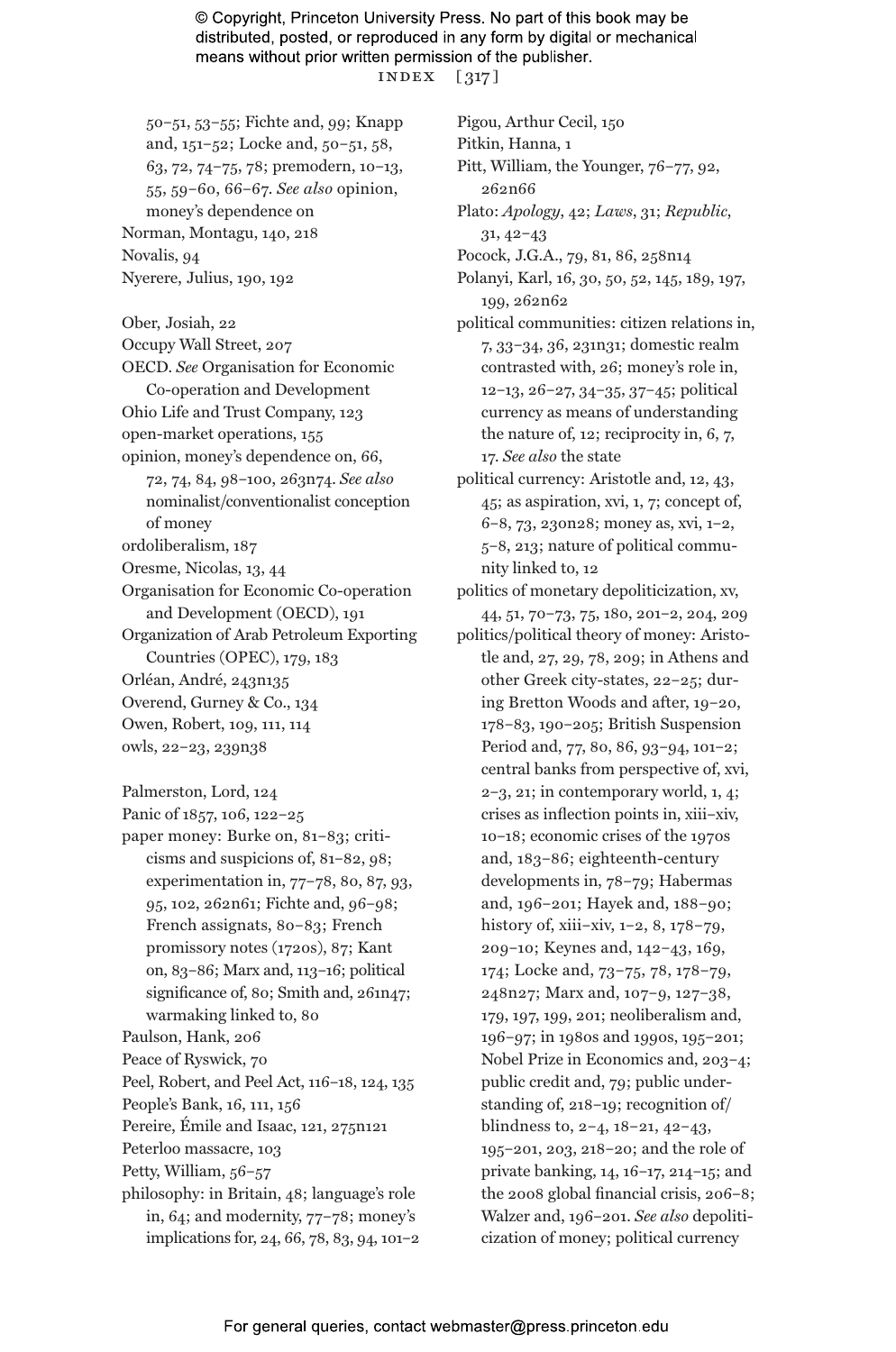© Copyright, Princeton University Press. No part of this book may be distributed, posted, or reproduced in any form by digital or mechanical means without prior written permission of the publisher. [ 318 ] index

postal banking, 216 Price, Richard, 263n74 price stability. *See* monetary stability private credit/banking: eighteenthcentury developments in, 79, 86, 88–89; Keynes and, 154; modern money and, 14, 16–17, 214–15; state's dependence on, 104, 208–9, 214–16 privatization of money, 189–90, 193, 212, 214–15 Privy Council, 77, 92 property: and French Revolutionary assignats, 81–83; inequality linked to, 43; Locke and, 49, 59, 61–62, 72; money in relation to, 40 protectionism, 167–68 Proudhon, Pierre-Joseph: and English Coinage Crisis, 8; Marx's critique of, 107–9, 112–18, 125–26, 128–29, 271n32; and monetary reform, 9, 16, 156; *Property Is Theft*, 110; *Solution to the Social Problem*, 110; *System of Economic Contradictions*, 110, 113; *What Is Property?* 112 public credit: Burke and, 82–83, 89, 92; criticisms of, 79–80, 82; eighteenthcentury developments in, 79–80; Kant and, 85–86; Locke and, 73–74; and the politics of money, 79; and state–citizen relations, 79, 87, 104; temporal aspect of, xiv, 79 public good, money as, 14, 16, 109, 157, 208, 212–14 Pufendorf, Samuel von, 59–62, 66, 251n81, 252n93, 252n94 Pythagoreans, 32 rate of interest. *See* interest rate Rawls, John, 178, 181, 182, 296n15, 296n17 Reagan, Ronald, 193–95 reciprocity: Aristotle and, 12, 25–27, 32–37; in Athens and other Greek city-states, 12, 24–25; coining of term, 241n72; and justice, 25–27, 32–33; money as instrument of, 7, 12, 24, 37–38; in money exchange, 25, 33, 35–38; in political communities, 6, 7, 17, 25; proportional, 32–33, 35–36 recoinage, 48–49, 55–56, 67–70, 72, 74, 255n139

Reform Acts (Britain), 157 Reichsbank (Germany), 139 Rembrandt van Rijn, *Aristotle with a Bust of Homer*, 221 Republican Party, 120 Ricardo, David, 101, 103, 111, 114–17, 268n144; *Principles of Political Economy*, 116 Roberts, Alasdair, 194 Roberts, William Clare, 108–9, 131, 271n32 Robertson, Dennis, 287n101 Roosevelt, Franklin, 163 Rosenberg, Hans, 106 Rousseau, Jean-Jacques, 22, 44–45, 79, 80, 100 Ruggie, James, 282n19 Saint-Simonianism, 112, 121 Samuelson, Paul, 229n14 Sandel, Michael, 178 Sargent, Thomas, 246n11, 255n144 Schindler, D. C., 240n57 Schlegel, August, 94 Schlegel, Friedrich, 94, 95 Schmitt, Carl, 169 Schumpeter, Joseph A., 29, 108, 130–31, 231n34, 255n144 Scottish political economy, 50, 83, 94, 104 SDRs. *See* Special Drawing Rights Seaford, Richard, 28, 239n37, 243n124 Second Opium War, 120 Sextus Empiricus, 66, 255n132 short-term discount rate, 155. *See also* interest rate silver shortage, 53 Sismondi, Jean Charles Léonard de, 133 Skidelsky, Robert, 154, 232n34, 290n143 Smith, Adam, 74, 82, 83–84, 98, 190, 261n47, 299n69 social contract: of banks and the state, 215–16; as a covenant, 235n74; Fichte on fiat money's role in, 15, 78, 94, 101–2; money's relation to, 17 social justice, 9, 19, 143, 147, 150, 155, 165, 174–75, 200 Socrates, 26, 42 Solon, 23, 31, 37 Somers, John, 68 Sonenscher, Michael, 79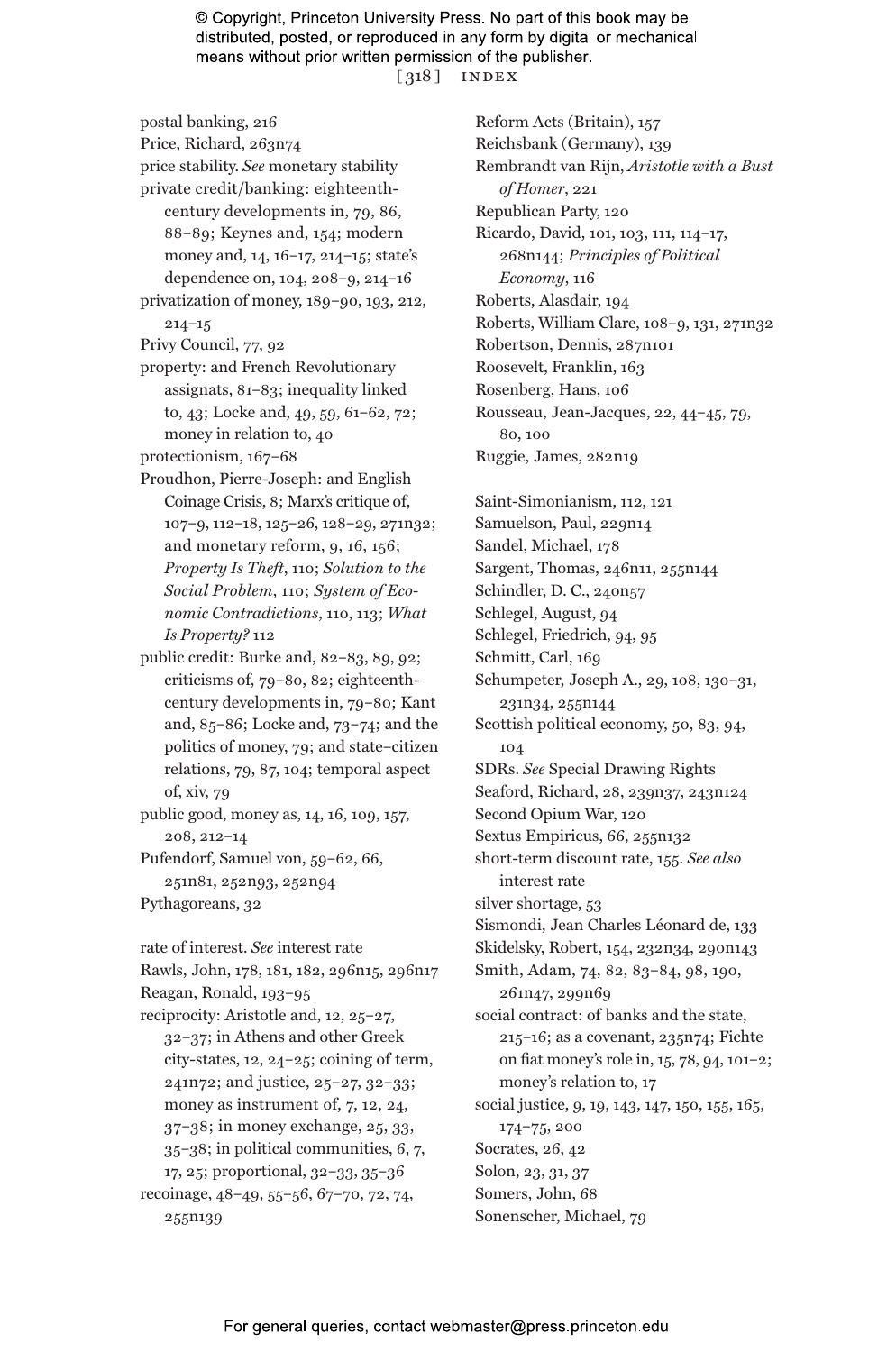© Copyright, Princeton University Press. No part of this book may be distributed, posted, or reproduced in any form by digital or mechanical means without prior written permission of the publisher. index [ 319 ]

Sophocles: *Antigone*, 40; *Oresteia*, 41 sound money, 8, 17, 50, 73, 147, 177–78, 209, 268n144. *See also* gold standard; monetary standard South Sea Bubble, 79 sovereign, rights and responsibilities of, concerning money, 12–13, 44, 52, 58–59, 70, 114 Soviet Union, 160 Spang, Rebecca, 17, 259n26 Special Drawing Rights (SDRs), 176, 182 stability. *See* monetary stability Stalin, Joseph, 160 standards. *See* gold standard; monetary standard; sound money the state: dependence of, on banks, 104, 208–9, 214–16; economic interventions of, 100, 146-48, 163-66, 183-86, 188–89, 196; Fichte's theory of money and, 8–9, 16–17, 80, 94–104; Knapp's theory of money and, 151–52; and modern money, 9, 13–14, 16–17, 138, 142, 146–48, 152; monetary sovereignty of, 3; and public credit, 79, 87, 104; purpose of, 147. *See also* political communities Streck, Wolfgang, 301n105 structural adjustment policies, 191 substances, 65–66 Suspension Period, 16, 76–78, 80, 84, 86–93, 95–96, 101, 103, 117, 144, 158 Sveriges Riksbank, 203–4

Tanzania, 190–91 taxes, 5 Taylor, Miles, 275n113, 275n117 *tetradrachms* ("owls"), 22–23 Thatcher, Margaret, 193–94 Third World, 191 time: fiat money in relation to, xiv; public credit and, xiv, 79 Tooke, Thomas, 116–18, 123–25 Tooze, Adam, 2, 207, 228n3, 295n9 Tories, 55–56 Torrens, Robert, 116 trade. *See* commerce and trade tragedy, money linked to, 40–41 Trilateral Commission, 184 Troubled Asset Relief Program (TARP), 206

trust: British fiat money (1797–1821) and, 88; Burke on money and, 82–83, 92; collective confidence, 27–28; Locke and, 15, 17, 67–72, 92, 256n158; money based on, 5–6, 17, 67–68, 70–72, 92; social and political role of, 17, 18, 67, 70–72 Tuck, Richard, 79 Tucker, Paul, 306n23

ululation, 27–28 unemployment. *See* employment/ unemployment United Nations, 183, 188, 191 United States: and Bretton Woods, 171, 176; and gold standard, 141, 143, 146, 170, 182, 290n147; inflation of 1970s in, 183; and the international system, 170–72, 182, 293n204, 293n211, 300n81; and Panic of 1857, 106, 123; wealth disparities in, 215 utopian socialism, 108–9, 111, 128. *See also* Proudhon, Pierre-Joseph

value, Marx's analysis of, 126–35 Velde, François, 246n11, 255n144 Versailles Peace Treaty, 159 Vietnam War, 182 Vlastos, Gregory, 35 Vogl, Joseph, 306n26 Volcker, Paul, 193, 195 von Reden, Sitta, 28, 30, 237n15

Walzer, Michael, 178, 180, 196–202, 303n130; *Spheres of Justice*, 200 Ward, Ann, 241n95, 243n117 Ward, Lee, 248n27 wealth: Aristotle on, 29–32; in Athens, 25–26; critique of, 30–32; money in relation to, 25–27, 29–31, 41–42 Webb, Sidney, 141 Weber, Max, 6, 152, 230n25, 287n91–92 Weber, Marianne, 266n107 welfare state, 159, 176, 177, 181, 184, 188, 196, 199 Whigs, 49–50, 55–58, 68, 73, 92 White, Harry, 170–72, 293n207 Wicksell, Knut, 152, 153, 287n100 William III, King of England, 52–54, 70 Witt, Josephine, 218 Woolf, Virginia, 140